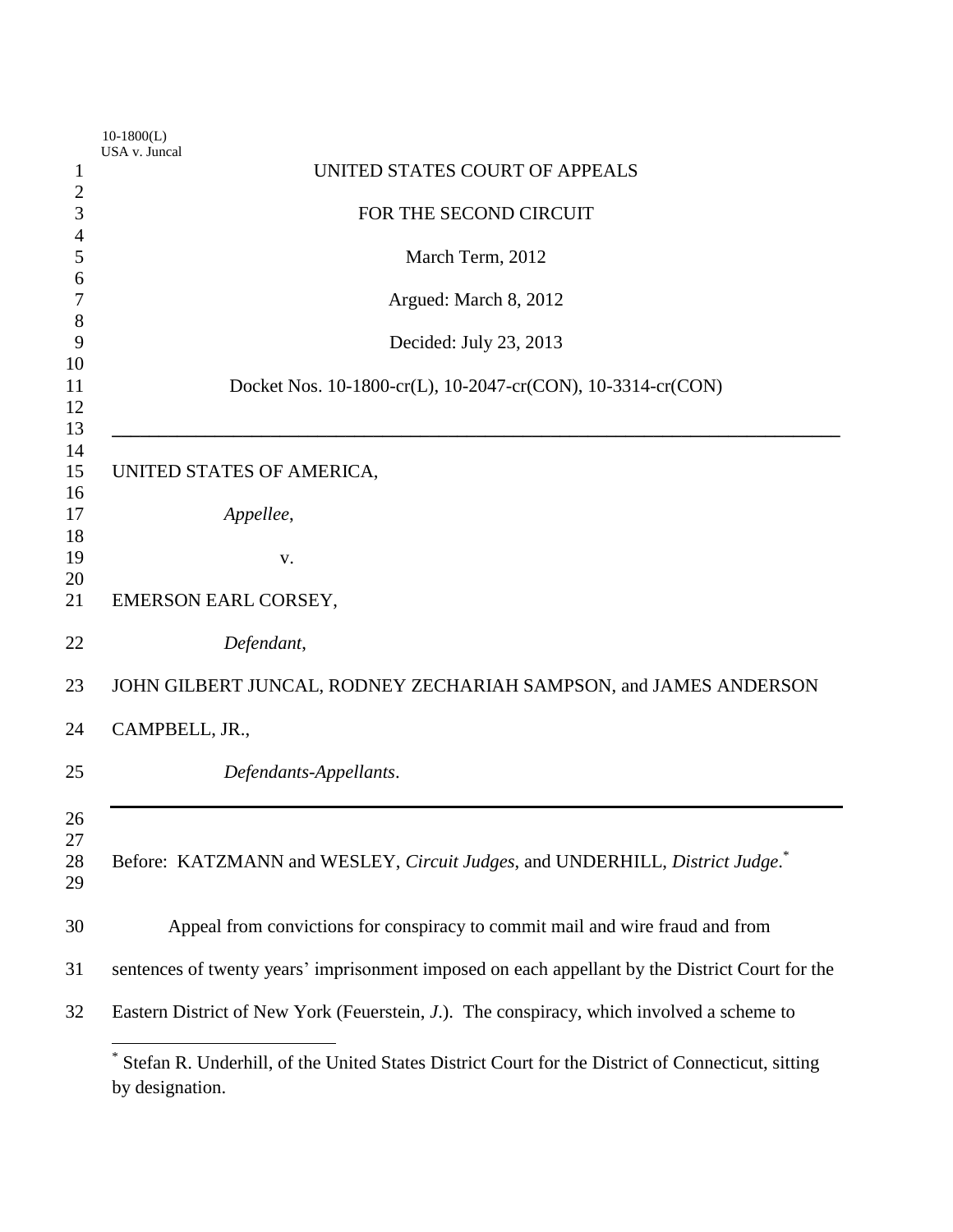|                                                                         | obtain a three billion dollar loan supposedly intended to finance construction of a pipeline across                                                                               |
|-------------------------------------------------------------------------|-----------------------------------------------------------------------------------------------------------------------------------------------------------------------------------|
|                                                                         | Siberia, resulted in no actual loss. We affirm the convictions but vacate the sentences for                                                                                       |
| procedural errors and remand for resentencings.                         |                                                                                                                                                                                   |
|                                                                         | Affirmed in part and vacated in part and remanded for resentencings.                                                                                                              |
|                                                                         |                                                                                                                                                                                   |
| For Defendant-Appellant Juncal:                                         | JOHN S. WALLENSTEIN, Law Office of John S.<br>Wallenstein, Garden City, N.Y.                                                                                                      |
| For Defendant-Appellant Sampson:                                        | JONATHAN I. EDELSTEIN, Edelstein & Grossman,<br>New York, N.Y.                                                                                                                    |
| For Defendant-Appellant Campbell:                                       | JOHN A. CIRANDO (Bradley E. Keem, Elizabeth<br>deV. Moeller, Vicki Jo Beighley, on the brief), D.J.<br>& J.A. Cirando, Esqs., Syracuse, N.Y.                                      |
| For Appellee:                                                           | CHRISTOPHER C. CAFFARONE (Amy Busa, on the<br>brief), Assistant United States Attorneys, for Loretta<br>E. Lynch, United States Attorney for the Eastern<br>District of New York. |
|                                                                         |                                                                                                                                                                                   |
| Per Curiam:                                                             |                                                                                                                                                                                   |
|                                                                         | This appeal principally raises two issues: (1) whether the misrepresentations underlying                                                                                          |
|                                                                         | these convictions were not material because no reasonable financial professional would have                                                                                       |
|                                                                         | believed them, and (2) whether the sentences imposed on appellants are procedurally                                                                                               |
|                                                                         | unreasonable. We affirm the District Court's denial of appellants' motions for acquittal, but                                                                                     |
| vacate appellants' sentences and remand for resentencings. <sup>1</sup> |                                                                                                                                                                                   |
|                                                                         |                                                                                                                                                                                   |

<sup>&</sup>lt;sup>1</sup> The appeal filed by co-defendant Emerson Corsey was severed from these consolidated appeals and heard by a different panel. Corsey's conviction was affirmed by summary order, but his sentence was vacated for procedural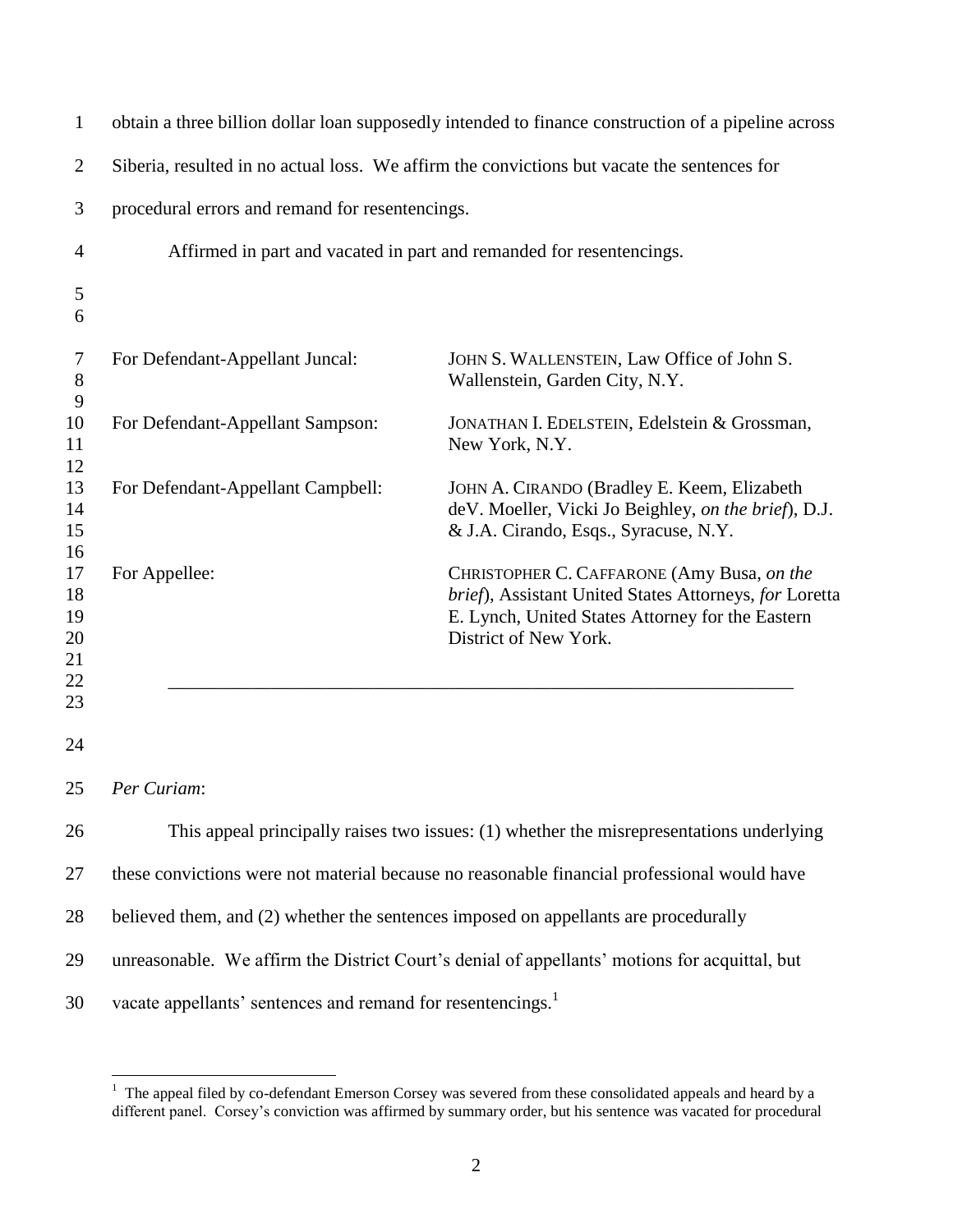$\overline{a}$ 

# I. BACKGROUND

| 3            | This appeal arises out of a conspiracy to defraud a non-existent investor of three billion         |
|--------------|----------------------------------------------------------------------------------------------------|
| 4            | dollars. In the spring of 2006, defendants John Juncal, James Campbell, Rodney Sampson, and        |
| 5            | Emerson Corsey were arrested and charged with one count of conspiracy to commit mail fraud         |
| 6            | and wire fraud in violation of 18 U.S.C. §§ 1341, 1343, and 1349. Over the preceding four          |
| 7            | months, the defendants had attempted to lure a broker, Thomas Re, into procuring financing for     |
| $8\,$        | an imaginary Siberian oil pipeline. The two sides exchanged information about possible             |
| $\mathbf{9}$ | partners, and the best structure for a loan. But in reality each side duped the other – Juncal and |
| 10           | his colleagues had no plans to build a pipeline across the Russian tundra, and Re never            |
| 11           | represented a hedge fund interested in lending billions to the defendants to do so.                |
| 12           | A. The Scheme                                                                                      |
| 13           | Re was the CEO of Universal Lending Group ("ULG"), a small brokerage firm based in                 |
| 14           | Garden City, New York. Re acted as a "salesperson and networker" for the company; he               |
| 15           | solicited companies looking for financing and his associate, Joseph Bianco, then matched           |
| 16           | projects with a hedge fund or bank to act as lender. Re was also an informant for the FBI:         |
| 17           | Before he worked at ULG, Re sold vending machine routes to snack-food companies. On                |
| 18           | occasion, Re sold distributors a fake route—the distributors would arrive at a location and find   |
| 19           | no machine—and the FBI eventually caught up with him. In the hopes of receiving a lighter          |
| 20           | sentence, Re agreed to turn over information to the FBI about others participating in the vending  |
| 21           | machine scam.                                                                                      |

error and remanded for resentencing. *United States v. Corsey*, No. 10-3333-cr., 2013 WL 599536 (2d Cir. Feb. 19, 2013).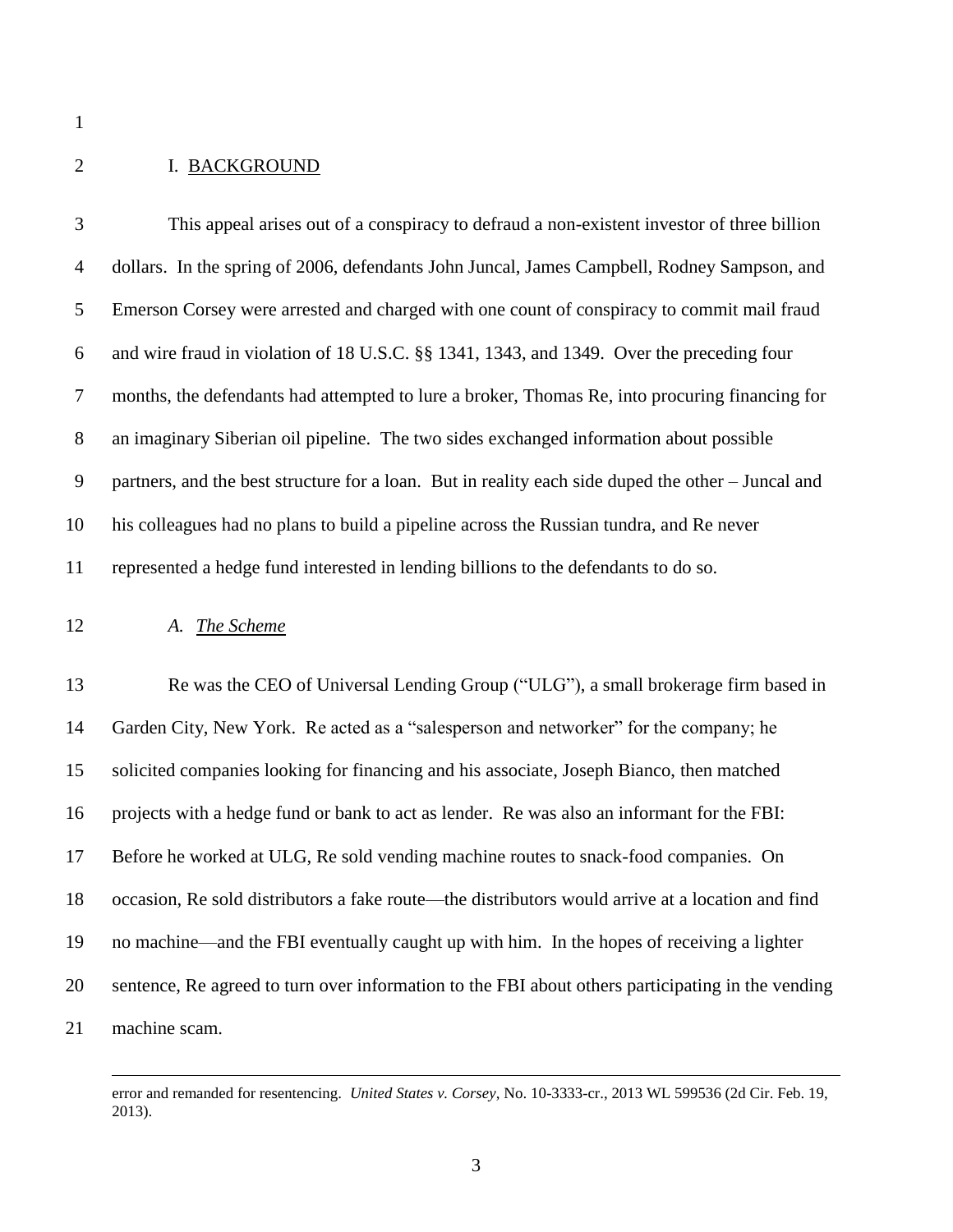| $\mathbf{1}$   | Re encountered the defendants seven months after he began working with the FBI. Re                 |
|----------------|----------------------------------------------------------------------------------------------------|
| $\overline{2}$ | received a call from an acquaintance, Charles Frazier, who told him to look out for a financier    |
| 3              | named Emerson Corsey—Juncal, Campbell, and Sampson's co-defendant. Corsey called a few             |
| $\overline{4}$ | days later and explained that he was the Chief Operating Officer of Magnolia International Bank    |
| 5              | and Trust ("MIBT"), a bank that Corsey described as holding assets of sovereign wealth funds.      |
| 6              | Corsey said that MIBT wanted to borrow three billion dollars to build a pipeline in Siberia and    |
| $\tau$         | could offer five billion dollars in U.S. Treasury notes ("T-notes") as collateral for the loan. Re |
| $8\,$          | said he would think about it.                                                                      |
| 9              | Re told his associates about the proposal and, after a brief Google search, they told him          |
| 10             | the deal "smelled." J. App'x at 516. Re then reported the potential fraud to his FBI handler, who  |
| 11             | instructed Re to record his conversations with Corsey.                                             |
| 12             | Over the next few months, Re recorded the defendants as they baited him with an                    |
| 13             | escalating series of lies: Corsey explained that MIBT was the central bank for scores of Native    |
| 14             | American governments, including the Yamasee Indian tribe, a nation with trillions of dollars in    |
| 15             | assets. Corsey then said that the bank currently represented John Juncal, a "counsel               |
| 16             | extraordinaire" for the Republic of Buryatia who had been appointed "Vice Premier of Record        |
| 17             | under the Edict of the Ukase" by the Buryatian government, and the official charged with finding   |
| 18             | backers for the pipeline. When Re expressed skepticism, Corsey sent him an email with copies       |
| 19             | of "bond indentures." J. App'x at 1021-22. The indentures bore the seal of the Vice-President of   |
| 20             | Buryatia, and stated that they were valued at five billion U.S. dollars and secured by T-Notes.    |
| 21             | The certificates were assigned to "the Great Siberian Pipeline Corporation," which was "a          |
| 22             | Republic of Wyoming Corporation." Id. The email also contained proof that Juncal controlled        |
| 23             | the T-notes: Corsey included another certificate signed by Juncal that listed CUSIP numbers for    |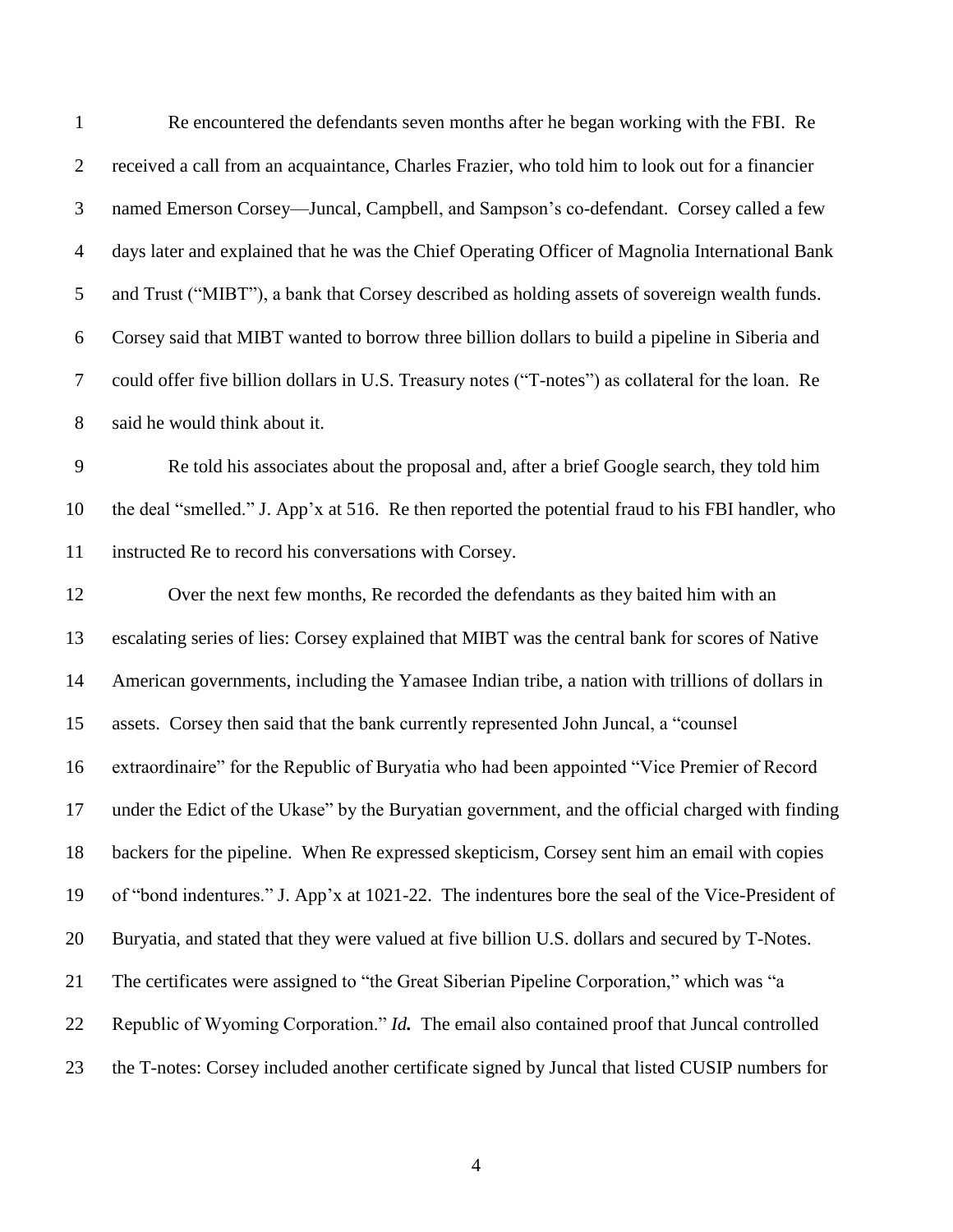the T-notes (as an expert would later testify, CUSIP numbers are alphanumeric code created by the U.S. Treasury to identify individual bonds).

 Prompted by his handler to record statements by more of the defendants, Re asked to speak with Sampson, the purported Chief Financial Officer of MIBT. Sampson laid out the math behind the deal: MIBT's client, John Juncal, would assign the T-notes to Re's client. The T- notes would yield a minimum of 3.9% interest per year and generate over fourteen billion dollars in profit over the course of five years. When Re asked for additional evidence of the T-notes' authenticity, Sampson sent Re an email from an AOL account for MIBT, rather than from MIBT's own domain name. Attached to the email were unformatted files containing copies of the T-notes; Re had to use Word Pad to open those files. Sampson then e-mailed Re a "Letter of Acceptance" that re-explained the financing. The letter stated that, in exchange for a loan of three billion dollars, Re's client would receive T-notes that would yield a 171% return on investment.

 Re next pressed Corsey and Sampson to show him physical evidence of the T-notes' existence. And at that point, Corsey put Re in touch with James Campbell, an associate of Juncal's. Campbell explained that Juncal had hidden the bonds in Austria in order to prevent enemies from "basically steal[ing] these from him and bump[ing] him out of the corporation." J. App'x at 1109. Re pretended to buy the excuse, but later asked if he could speak with Juncal directly. Juncal agreed, and sought to assuage Re's fears by comparing his role to the historic secret mission of Christopher Columbus.

 During his testimony at trial, Re admitted that much of the talk struck him as ridiculous, and that at some point he stopped believing the deal was real. But because of his relationship with the FBI, he continued working with the quartet of pipeline pipe-dreamers. In March, it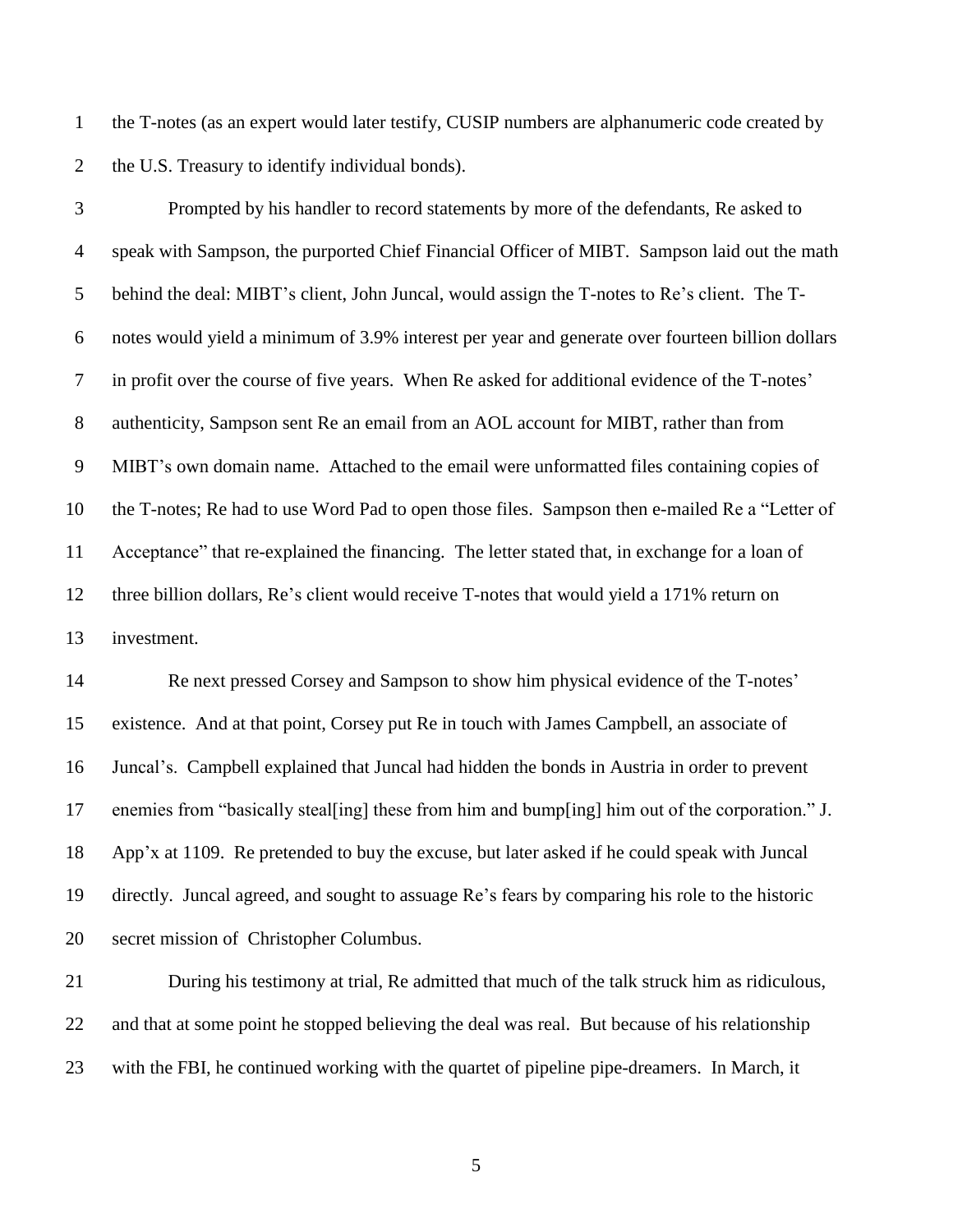came time for the deal to close, and Re arranged to meet Campbell and Sampson in New York to sign documents memorializing their agreement. On the day of the closing, the FBI arrested all four defendants; Campbell and Sampson were arrested in New York, Corsey was arrested in Atlanta, and Juncal was arrested at his home, a motel in Whitefish, Montana. At trial, the government relied almost exclusively on Re's testimony. No defendant took the stand, and the defense attorneys focused their defense on attacking Re's testimony. After a short deliberation, the jury returned a verdict of guilty for all four defendants. The appellants' motions for judgment of acquittal were denied and the cases proceeded to sentencing. *B. The Sentences* In each case, but for the statutory maximum term of imprisonment, the appellants' Sentencing Guidelines recommended range would have been a life sentence, because the offense level was driven off the Guidelines' Sentencing Table by an intended loss amount of three billion dollars. Though each appellant argued that the intended loss grossly overestimated the seriousness of the offense, the District Court disagreed. In March of 2010, the District Court sentenced all four defendants to twenty years' incarceration, the statutory maximum and the Guidelines recommended sentence.

### 1. *Campbell's Sentencing*

 The District Court gave a very brief explanation of the reasons for Campbell's sentence, and largely adopted the logic and recommendations in his Pre-Sentence Investigation Report ("PSR"). Under the Guidelines applicable in 2010, the PSR calculated Campbell's total offense level to be 47. Under U.S.S.G. § 2B1.1, his base offense level was 7. Thirty points were added because Campbell had intended to defraud an investor of over \$ 400 million. The PSR then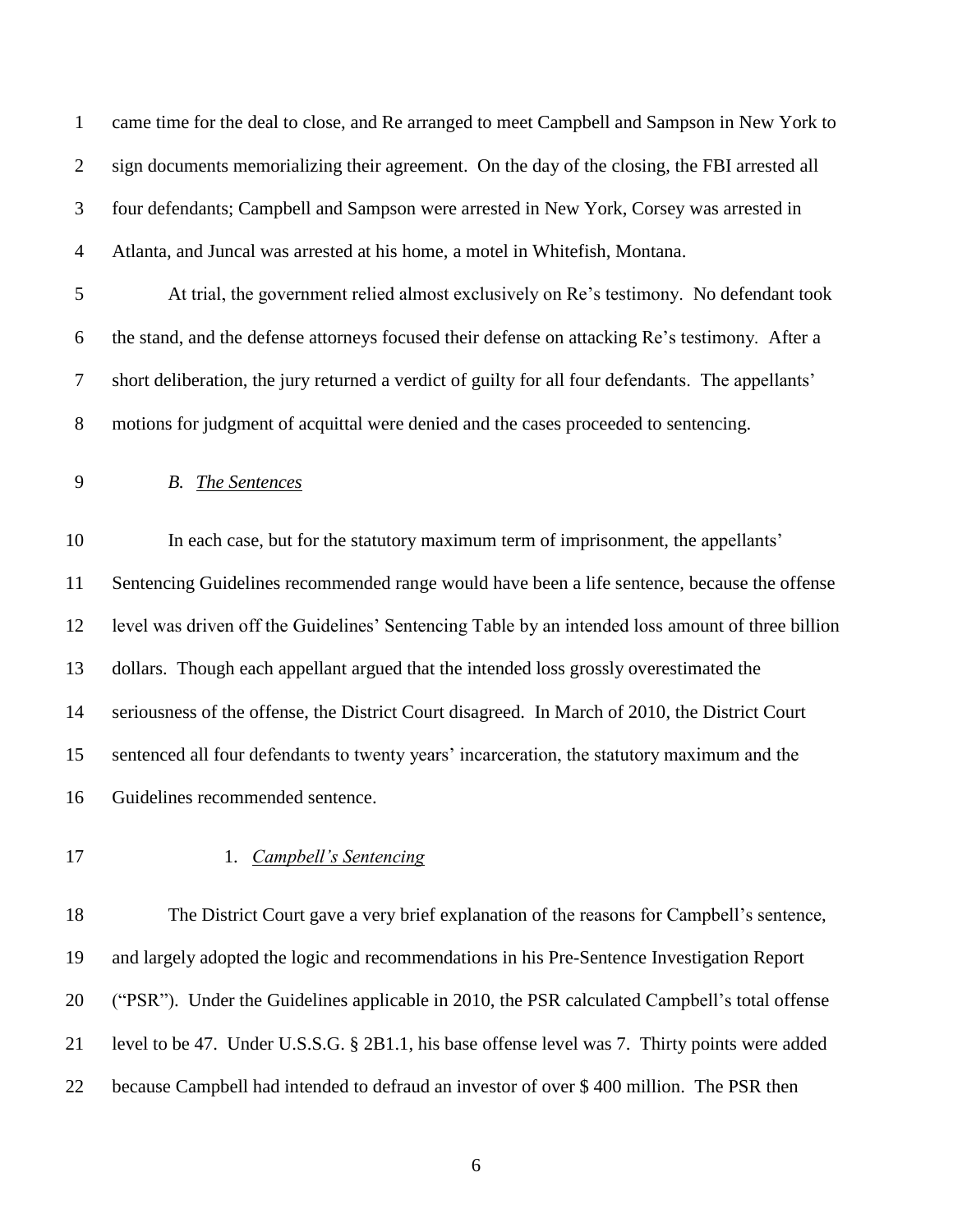| $\mathbf{1}$               | added points for four additional enhancements: Campbell received four points because he                                                                                                                                                                                                                                                                                           |
|----------------------------|-----------------------------------------------------------------------------------------------------------------------------------------------------------------------------------------------------------------------------------------------------------------------------------------------------------------------------------------------------------------------------------|
| $\overline{2}$             | oversaw five or more co-conspirators, U.S.S.G. § 3B1.1; two levels because he offered fake                                                                                                                                                                                                                                                                                        |
| 3                          | CUSIPs as an "authentication feature," U.S.S.G. § 2B1.1(b)(10)(A)(ii); two levels because                                                                                                                                                                                                                                                                                         |
| $\overline{4}$             | Campbell misrepresented himself as a representative of a government or agency, U.S.S.G. §                                                                                                                                                                                                                                                                                         |
| 5                          | $2B1.1(b)(8)(A)$ ; and two levels because the scheme involved sophisticated means, U.S.S.G. §                                                                                                                                                                                                                                                                                     |
| 6                          | $2B1.1(b)(9)(C)$ .                                                                                                                                                                                                                                                                                                                                                                |
| $\tau$                     | At the sentencing hearing, the government withdrew its request for a role enhancement                                                                                                                                                                                                                                                                                             |
| 8                          | pursuant to U.S.S.G. § 3B1.1. The District Court asked if that change affected the guideline                                                                                                                                                                                                                                                                                      |
| 9                          | range:                                                                                                                                                                                                                                                                                                                                                                            |
| 10                         | COURT: And where does it put the guidelines recommendation?                                                                                                                                                                                                                                                                                                                       |
| 11<br>12<br>13<br>14       | MR. MISKIEWICZ: We're not privy to the probation officer's recommendations<br>to the Court. I believe that that is still, at least sent to your Honor. We're never<br>given a copy.                                                                                                                                                                                               |
| 15<br>16<br>17<br>18       | COURT: Well, my question really is: the original guidelines calculation put it in<br>the 240 month range. Correct?                                                                                                                                                                                                                                                                |
| 19<br>20<br>21             | THE PROBATION OFFICER: That would be the maximum, the statutory<br>maxim.                                                                                                                                                                                                                                                                                                         |
| 22                         | J. App'x at 1373-74. The District Court then inquired why the Guidelines calculation was so far                                                                                                                                                                                                                                                                                   |
| 23                         | above the statutory maximum. The prosecutor answered:                                                                                                                                                                                                                                                                                                                             |
| 24<br>25<br>26<br>27<br>28 | MR. MISKIEWICZ: Our position, your Honor, and I think counsel has agreed<br>with this; is a level 43, that is 47 minus 4, it is still life. If he were one point below<br>that he would still be at a 360 to life sentence. So he is in many ways well over<br>the statutory maximum. And we, the government, has in our letter asked for the<br>20 years statutory maximum here. |
| 29<br>30<br>31             | THE COURT: And that is what I am inclined to give him.                                                                                                                                                                                                                                                                                                                            |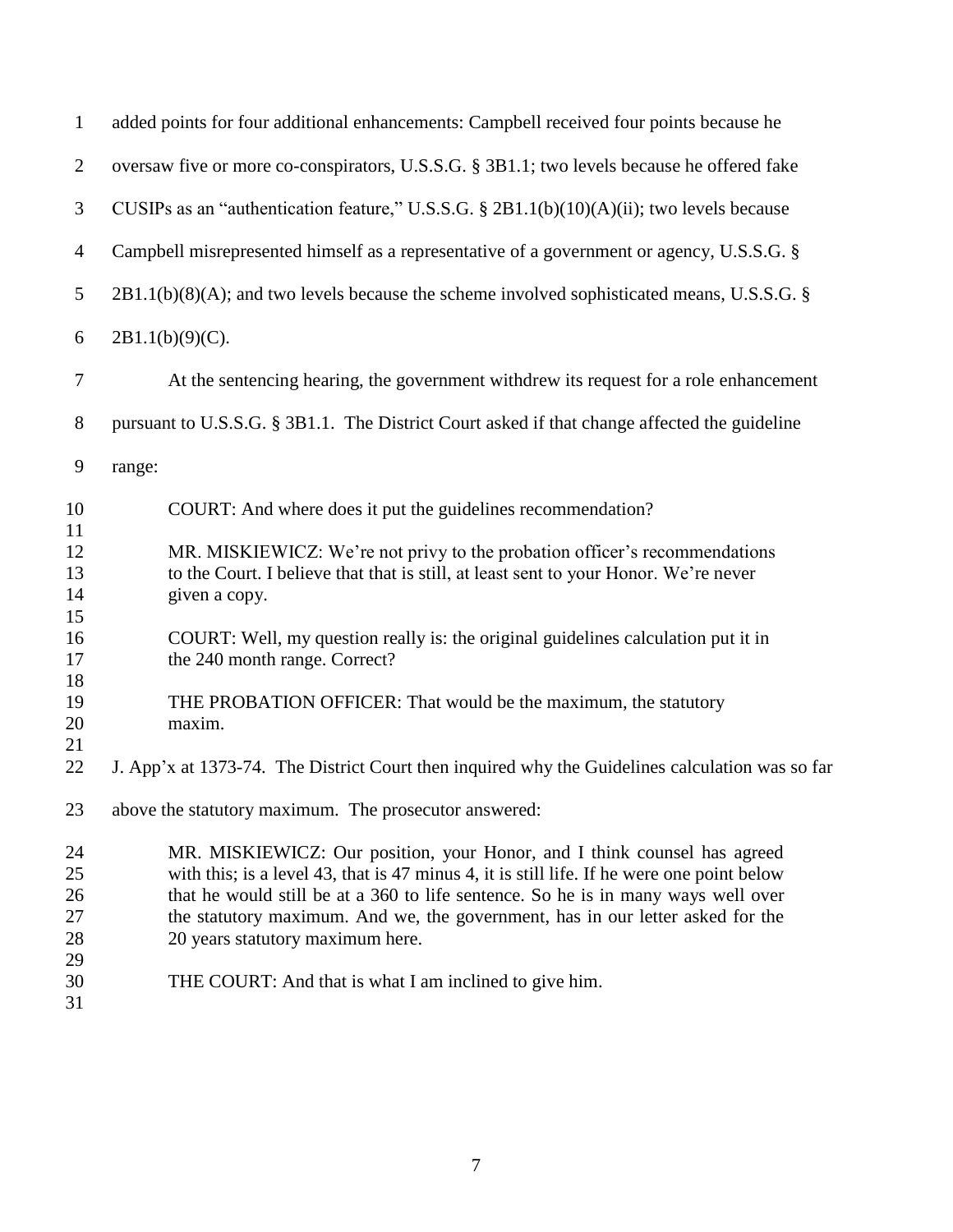| $\mathbf{1}$                                     | J. App'x at 1375. The defense then presented its case against enhancements and for downward                                                                                                                                                                                                                                                                       |
|--------------------------------------------------|-------------------------------------------------------------------------------------------------------------------------------------------------------------------------------------------------------------------------------------------------------------------------------------------------------------------------------------------------------------------|
| $\overline{2}$                                   | departures. The District Court rejected each one, explaining its general approach by referencing                                                                                                                                                                                                                                                                  |
| 3                                                | other recent financial fraud cases:                                                                                                                                                                                                                                                                                                                               |
| $\overline{4}$<br>5<br>6<br>$\tau$<br>$8\,$<br>9 | I don't know how you can say in this economic age, considering all of the people<br>who have been scammed and defrauded-people of, one would say superior<br>knowledge in finances—I don't know how we can say that hypothetically had<br>Thomas [Re] not existed and not been available, and not been the contact, this<br>scheme would not have been uncovered. |
| 10                                               | J. App'x at 1388-89. The District Court then explained the reason for imposing a 20-year                                                                                                                                                                                                                                                                          |
| 11                                               | sentence:                                                                                                                                                                                                                                                                                                                                                         |
| 12<br>13<br>14<br>15<br>16                       | [T]he Probation Department's extensive report of your client's history, and the<br>factors in 3553, and the fact that to date he still shows really no remorse for this<br>crime—still blaming others, and depicting himself as a messenger—I believe this<br>sentence will send a message of deterrence to the defendant, as well as to others.                  |
| 17                                               | J. App'x at 1393.                                                                                                                                                                                                                                                                                                                                                 |
| 18                                               | 2. Sampson's Sentencing                                                                                                                                                                                                                                                                                                                                           |
| 19                                               | Sampson's PSR contained an identical offense level score. His attorney objected to all                                                                                                                                                                                                                                                                            |
| 20                                               | five enhancements, but the District Court only accepted Sampson's arguments on the role                                                                                                                                                                                                                                                                           |
| 21                                               | enhancement (the government again withdrew its request for the enhancement). As with                                                                                                                                                                                                                                                                              |
| 22                                               | Campbell, the Court also dismissed the need to recalculate the Guidelines range, explaining that                                                                                                                                                                                                                                                                  |
| 23                                               | "the maximum is 20 years so it really has no effect."                                                                                                                                                                                                                                                                                                             |
| 24                                               | Sampson was then asked if he wished to make a statement. Sampson said yes, and                                                                                                                                                                                                                                                                                    |
| 25                                               | launched into an impassioned account of the trials of the Yamasee tribe. He stated that the tribe                                                                                                                                                                                                                                                                 |
| 26                                               | had waged a centuries-long battle against Western encroachment, only signing a treaty with                                                                                                                                                                                                                                                                        |
| 27                                               | Georgia in 2003. He referred to the people of Buryatia as a "sovereign aboriginal indigenous                                                                                                                                                                                                                                                                      |
| 28                                               | nation." He then explained the motive of the fraud scheme as "doing something to help the                                                                                                                                                                                                                                                                         |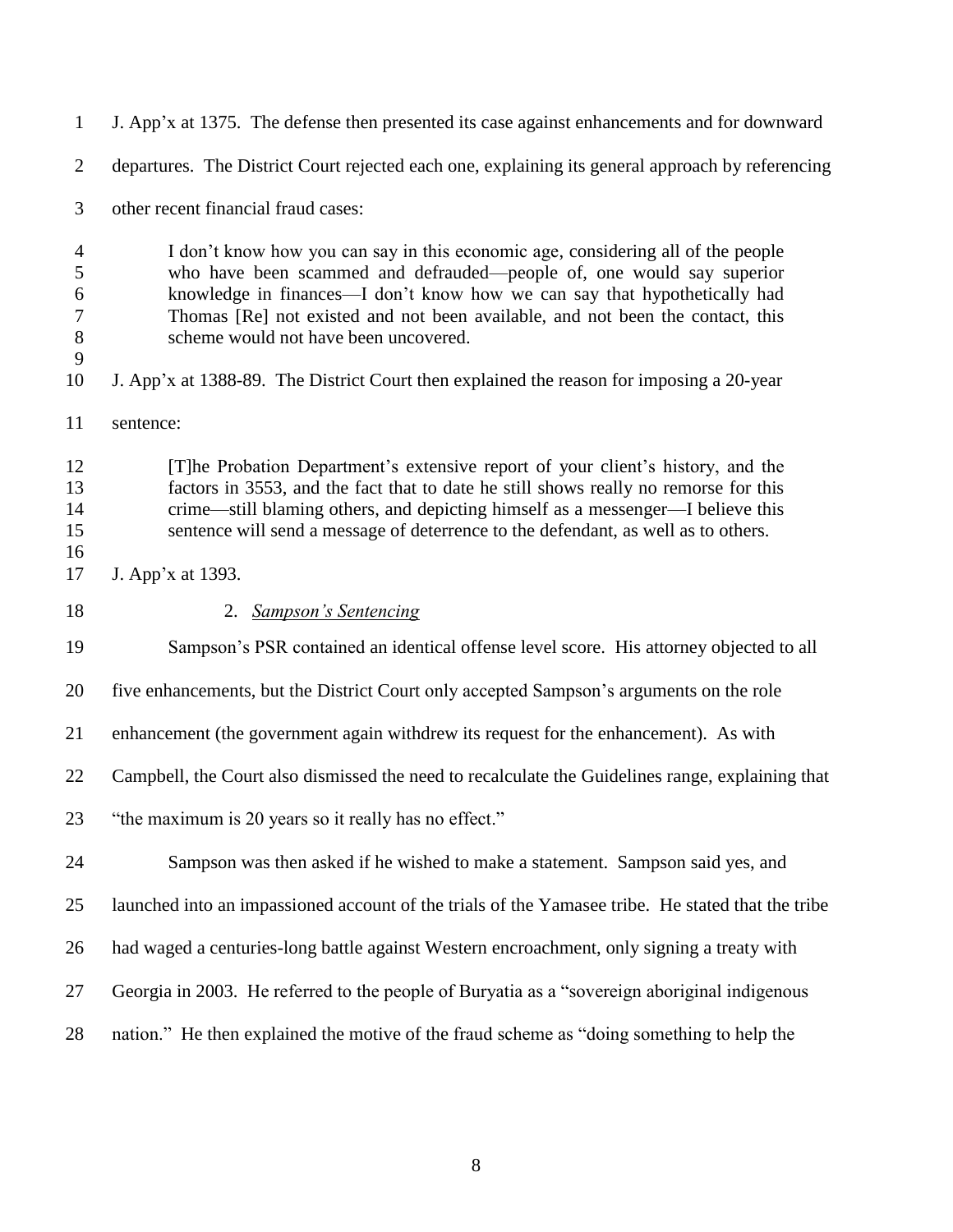people of Buryatia and the people of the Yamasee nation in order to help as far as education,

health, welfare, et cetera, to do for ourselves."

| 3                                                                               | The District Court then sentenced Sampson. Unlike Campbell, Sampson had no prior                                                                                                                                                                                                                                                                                                                                                                                                                                                   |
|---------------------------------------------------------------------------------|------------------------------------------------------------------------------------------------------------------------------------------------------------------------------------------------------------------------------------------------------------------------------------------------------------------------------------------------------------------------------------------------------------------------------------------------------------------------------------------------------------------------------------|
| $\overline{4}$                                                                  | convictions, but he had been charged with two additional counts of fraud perpetrated while out                                                                                                                                                                                                                                                                                                                                                                                                                                     |
| 5                                                                               | on bail— he attempted to secure \$100 million for a fake oil field, and actually secured \$35,000                                                                                                                                                                                                                                                                                                                                                                                                                                  |
| 6                                                                               | from another investor through a "lifecycle fraud." But the Court did not mention these                                                                                                                                                                                                                                                                                                                                                                                                                                             |
| 7                                                                               | distinctions, nor any other details of Sampson's case. Instead, the Court made one curt reference                                                                                                                                                                                                                                                                                                                                                                                                                                  |
| 8                                                                               | to deterrence:                                                                                                                                                                                                                                                                                                                                                                                                                                                                                                                     |
| 9<br>10<br>11<br>12<br>13<br>14<br>15<br>16<br>17<br>18<br>19<br>20<br>21<br>22 | COURT: Anything else you wish to say? These are items counsel can raise on<br>appeal.<br>MS. GAFFEY: Yes.<br>COURT: That being said, Mr. Sampson, I am going to sentence you at this time to<br>240 months in prison, three years supervised release with the following special<br>conditions I believe this sentence, which is the maximum permissible under<br>the law, will establish both respect for the law and deterrence to you and perhaps<br>hopefully to others for efforts to engage in fraud.<br>J. App'x at 1412-13. |
| 23                                                                              | 3. Juncal's Sentencing                                                                                                                                                                                                                                                                                                                                                                                                                                                                                                             |
| 24<br>25                                                                        | The District Court again adopted the PSR's calculations, including the role enhancement,                                                                                                                                                                                                                                                                                                                                                                                                                                           |
| 26                                                                              | despite the fact that the government was no longer seeking it. The District Court also found that                                                                                                                                                                                                                                                                                                                                                                                                                                  |
| 27                                                                              | Juncal had a criminal history category of II. Juncal's only prior convictions were imposed over                                                                                                                                                                                                                                                                                                                                                                                                                                    |
| 28                                                                              | fifteen years before he tried to sell Re on the Siberian Pipeline, and thus were not countable. <sup>2</sup>                                                                                                                                                                                                                                                                                                                                                                                                                       |
| 29                                                                              | See U.S.S.G. § 4A1.2e. In his interview with probation, however, Juncal indicated that he had                                                                                                                                                                                                                                                                                                                                                                                                                                      |

<sup>&</sup>lt;sup>2</sup> Indeed, Juncal's most recent brush with the law was in 1997, a case that the government declined to prosecute after Juncal was found incompetent to stand trial.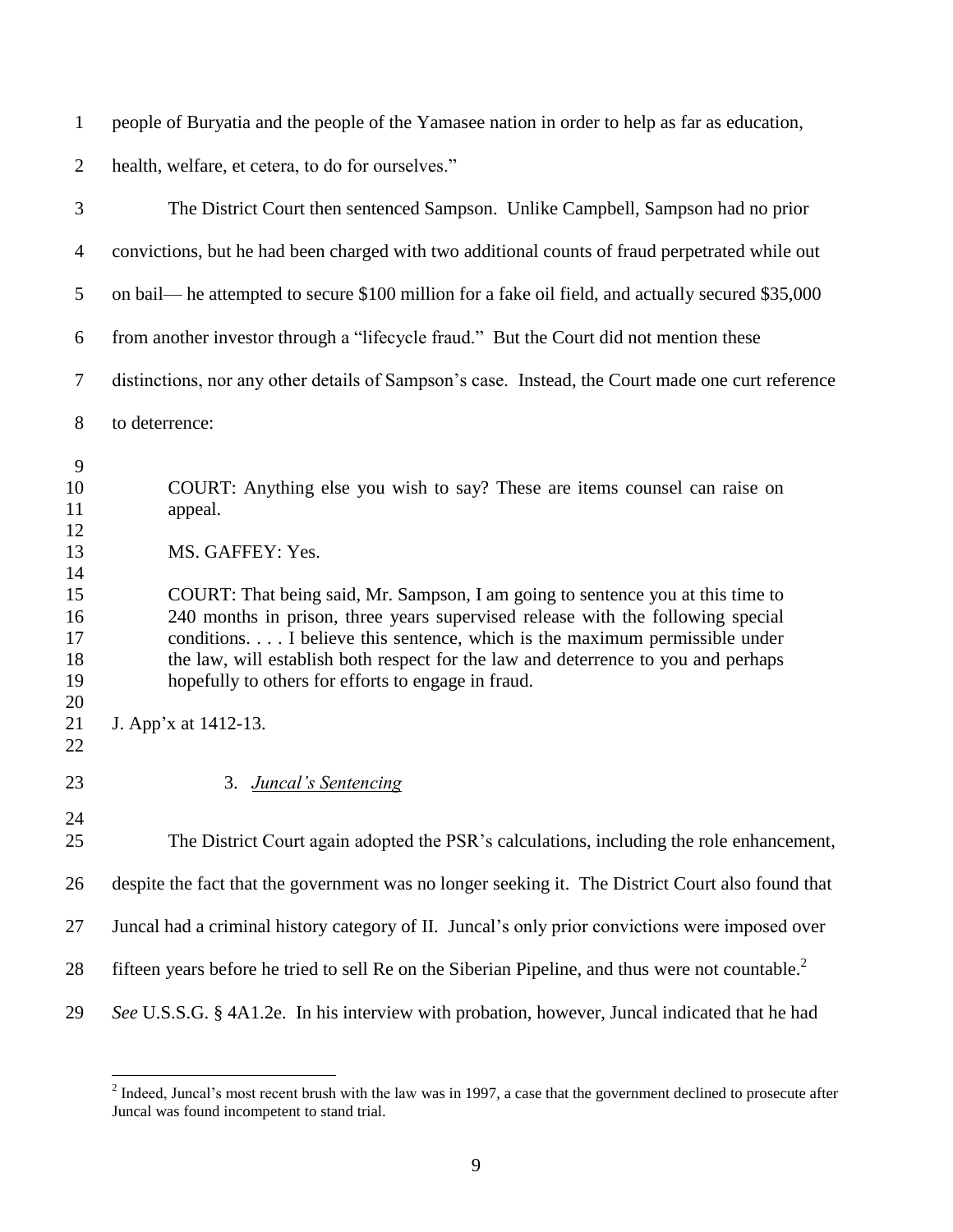| $\mathbf{1}$                                   | dreamed of building the Siberian pipeline project since the days of "Reagan." The District Court                                                                                                                                                                                                                                                  |
|------------------------------------------------|---------------------------------------------------------------------------------------------------------------------------------------------------------------------------------------------------------------------------------------------------------------------------------------------------------------------------------------------------|
| $\overline{2}$                                 | credited this statement, and found that he had commenced planning the Siberian fraud scheme                                                                                                                                                                                                                                                       |
| 3                                              | decades before he was caught, and determined his prior convictions were countable. The District                                                                                                                                                                                                                                                   |
| $\overline{4}$                                 | Court then calculated the Guidelines in a cursory way:                                                                                                                                                                                                                                                                                            |
| 5<br>6<br>$\boldsymbol{7}$<br>$8\,$<br>9<br>10 | COURT: Well, I believe probation is right. They feel that your objections were<br>not substantiated, and that the present guidelines range stands.<br>MR. WALLENSTEIN: I take it then, that the court has found that the guideline<br>range noted by probation in the original presentence report is the guideline range<br>that the court finds. |
| 11<br>12<br>13                                 | COURT: It is.                                                                                                                                                                                                                                                                                                                                     |
| 14                                             | J. App'x at 1433.                                                                                                                                                                                                                                                                                                                                 |
| 15                                             | Juncal chose to speak on his own behalf. He explained that he suffered from a crippling                                                                                                                                                                                                                                                           |
| 16                                             | bone marrow disease, and he only had a few years to live. "[T] here is no consequence to                                                                                                                                                                                                                                                          |
| 17                                             | whether I die in jail or die outside," he lamented. J. App'x at 1438. He then went on to cite his                                                                                                                                                                                                                                                 |
| 18                                             | extensive diplomatic service, most of it invented. As with his co-defendants, the District Court                                                                                                                                                                                                                                                  |
| 19                                             | imposed the statutory maximum sentence:                                                                                                                                                                                                                                                                                                           |
| 20<br>21                                       | COURT: As recommended by the probation department, 20 years of custody, plus<br>three years of supervised release.                                                                                                                                                                                                                                |
| 22<br>23<br>24                                 | J. App'x at 1444. The Court made no mention of its consideration of any of the factors set forth                                                                                                                                                                                                                                                  |
| 25<br>26                                       | in 18 U.S.C. § 3553(a) other than the Sentencing Guidelines and the need for deterrence.                                                                                                                                                                                                                                                          |
| 27                                             | Π.<br><b>DISCUSSION</b>                                                                                                                                                                                                                                                                                                                           |
| 28                                             | Appellants challenge both their convictions and the sentences imposed as a result of those                                                                                                                                                                                                                                                        |
| 29                                             | convictions.                                                                                                                                                                                                                                                                                                                                      |
| 30                                             |                                                                                                                                                                                                                                                                                                                                                   |
| 31                                             |                                                                                                                                                                                                                                                                                                                                                   |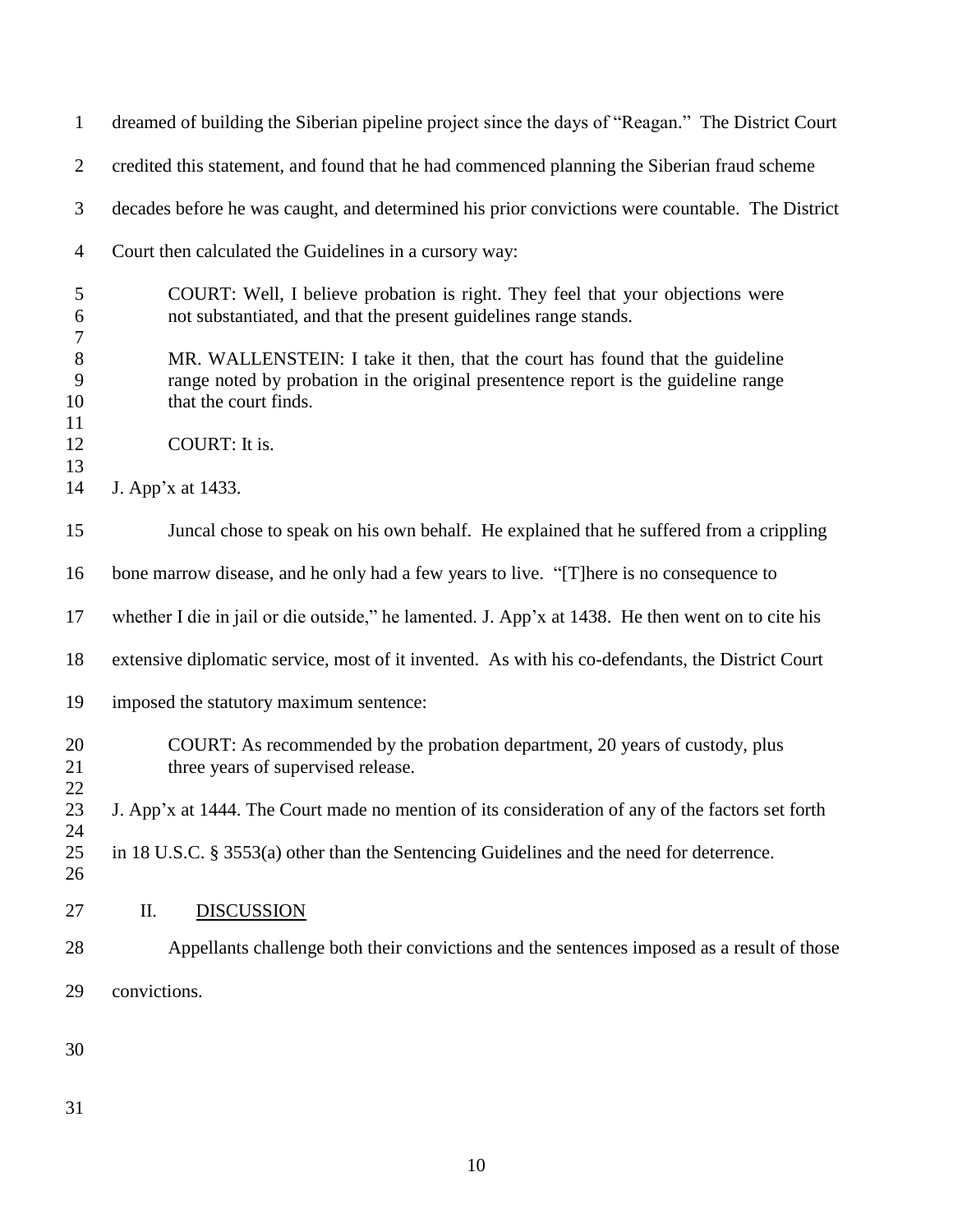$\overline{a}$ 

#### *A. Appellants' Motions for Acquittal: Material Misrepresentations*

 We first turn to appellants' contention that there was insufficient evidence for a reasonable jury to conclude that any misrepresentations they made were material. A defendant challenging the sufficiency of the evidence bears a "heavy burden." *United States v. Gaskin*, 364 F.3d 438, 459 (2d Cir. 2004). We review the evidence "in the light most favorable to the government, crediting every inference that could have been drawn in the government's favor." *United States v. Chavez*, 549 F.3d 119, 124 (2d Cir. 2008). A conviction must be affirmed if "*any* rational trier of fact could have found the essential elements of the crime beyond a reasonable doubt." *Jackson v. Virginia*, 443 U.S. 307, 319 (1979) (emphasis in the original). Fraud requires more than deceit. A person can dissemble about many things, but a lie can support a fraud conviction only if it is material, that is, if it would affect a reasonable person's evaluation of a proposal. "In general, a false statement is material if it has a natural tendency to influence, or is capable of influencing, the decision of the decisionmaking body to which it was addressed." *Neder v. United States*, 527 U.S. 1, 16 (1999) (internal quotation marks and brackets omitted). The appellants argue that this test requires a jury to conduct a subjective inquiry. According to the appellants, *Neder* requires a jury to assess whether a person with characteristics similar to the targeted victim would have been convinced by the defendants' false statement. And in this case, appellants posit, no reasonable investment professional would have bought the conspirators' absurd story; any broker would have laughed in disbelief the moment he opened an email from a wealthy bank sent from an AOL email address, found doctored copies of T-notes, 21 and learned that a long-disbanded Native American tribe owned them.<sup>3</sup> Thus, the argument

<sup>&</sup>lt;sup>3</sup> Defendants also suggest that every bank has a duty to engage in due diligence, so that no bank could ever be induced to loan money without first checking out a potential client. In this case, any bank that researched the appellants' backgrounds would have backed out of a deal. Appellants, however, do not point to any decision that conditions a finding of fraud on some affirmative step that a victim might take. The question is not whether victims might smell a rotten deal before they hand over money. *See United States v. Gotti*, 459 F.3d 296, 331 (2d Cir. 2006)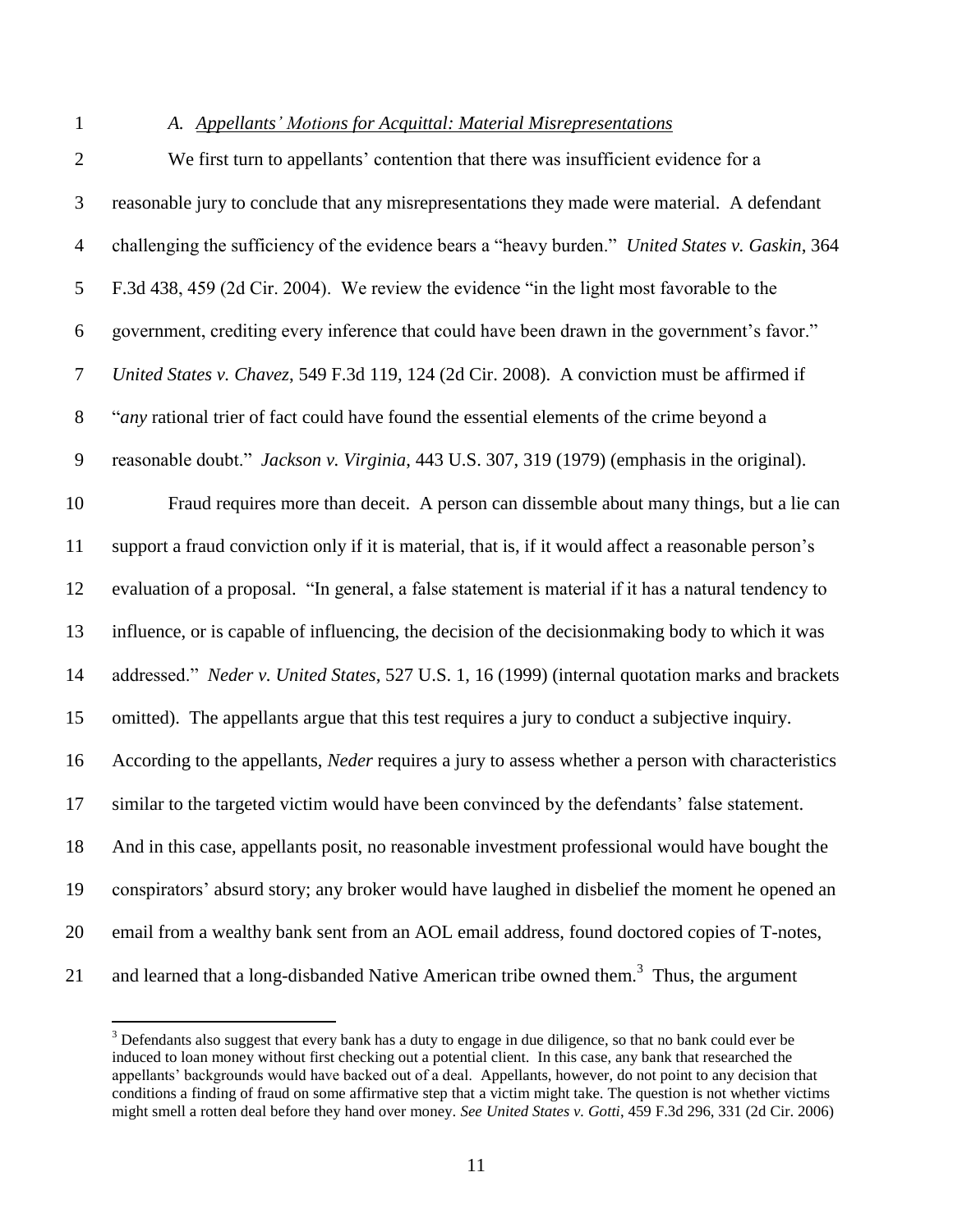goes, because no potential victim of this particular fraud would have ever fallen for it, the appellants' lies were not "capable of influencing the decision of [any] decisionmaking body."

 $\overline{a}$ 

 We have not directly addressed whether *Neder* requires something more than an objective assessment of whether a defendant's lies were believable. In a related context, we have held that a defendant is liable for an objectively absurd lie if a subjectively foolish victim believes it. Otherwise "the legality of a defendant's conduct would depend on his fortuitous choice of a gullible victim." *United States v. Thomas*, 377 F.3d 232, 243 (2d Cir. 2004) (citations omitted). Appellants aim to flip this rule so that a defendant is *not* liable for an objectively absurd lie if a subjectively *sophisticated* victim would *never* believe it. But no court has ever extended "the gullible victim" doctrine in this way, and we need not reach the question whether we should.

 Taking the facts in the light most favorable to the government, we conclude that a reasonable jury could find that appellants' misrepresentations were material, regardless of whether Re, or others like him, should have heeded them or not. Appellants engaged in an illegal conspiracy to defraud potential investors the moment that Corsey offered Re billions of dollars in fake T-notes as collateral for a large loan. Re testified that he was convinced enough by Corsey's statements to vet the deal with his colleagues. Corsey's misrepresentation, then, actually influenced Re to investigate the proposal. And Re testified that his colleagues quickly performed Google searches to see if Re should explore the deal. Everything that followed that conversation and that initial internet search — the analogy to Christopher Columbus, the promised 171% rate of return, the crudely doctored certificates of authenticity — made Corsey's lie on behalf of the conspirators seem ridiculous in retrospect. But the initial misrepresentation

<sup>(&</sup>quot;[I]n wire fraud cases, it is the scheme itself, rather than its success, that is the required element for conviction."). Instead, a misrepresentation is material if it is capable of influencing the decisionmaker, no matter what the victim decides to do.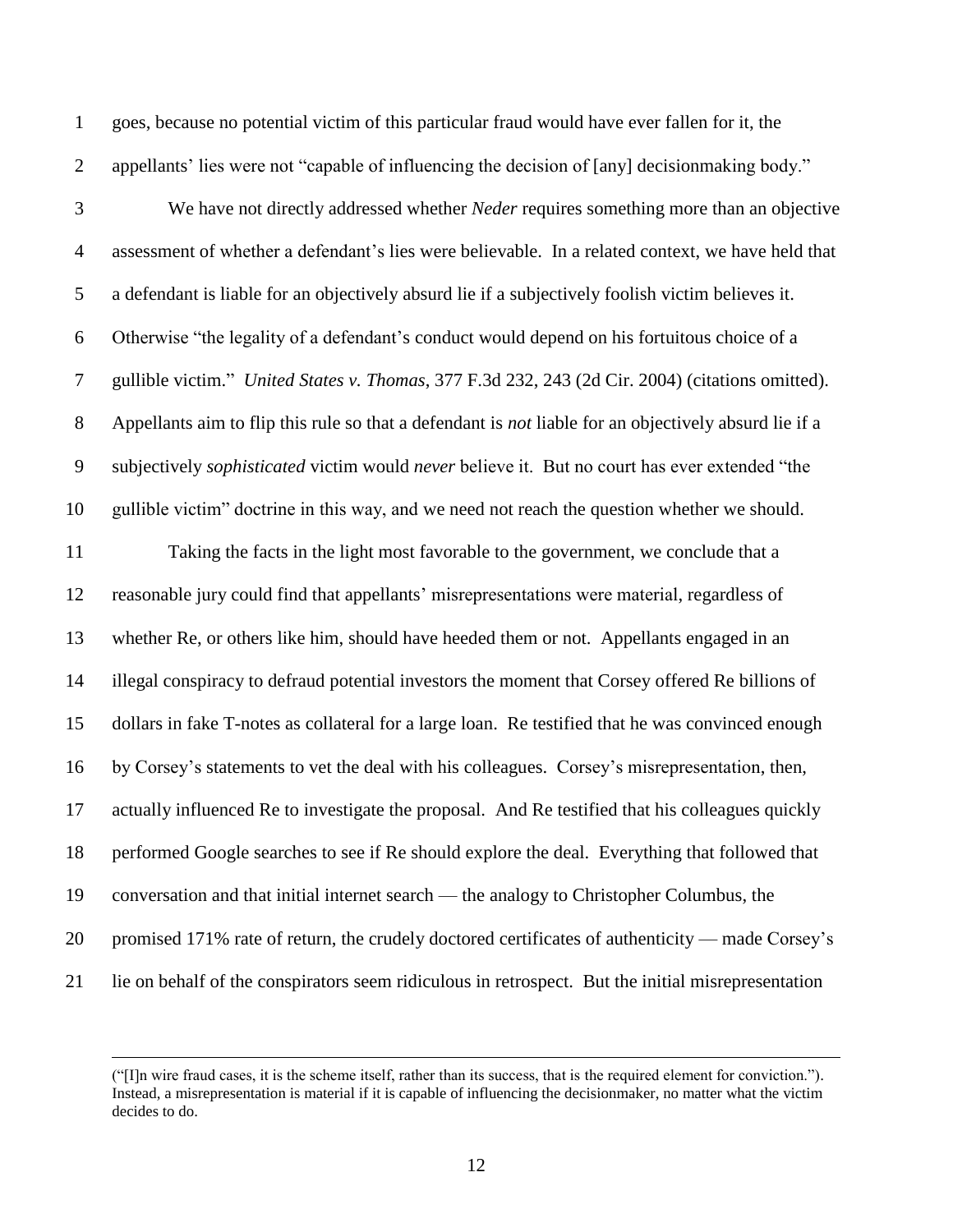remains material; a reasonable jury could find that a promise of five billion dollars in collateral could persuade Re, his colleagues, and reasonable lenders to make a three-billion-dollar loan.<sup>4</sup>  $\mathcal{L}$ 

 $\overline{a}$ 

### *B. Sentencing: Review for Reasonableness*

 We review a district court's sentence for "reasonableness, which is 'akin to review for abuse of discretion, under which we consider whether the sentencing judge exceeded the bounds of allowable discretion, committed an error of law in the course of exercising discretion, or made a clearly erroneous finding of fact.'" *United States v. Leslie*, 658 F.3d 140, 142 (2d Cir. 2011) (per curiam) (quoting *United States v. Williams*, 475 F.3d 468, 474 (2d Cir. 2007)). This broad discretion is due to district courts because they are a better positioned institutionally to determine the appropriate sentence in a particular case. *United States v. Fernandez*, 443 F.3d 19, 27 (2d Cir. 2006).

 We begin our analysis with a review of the sentences' procedural reasonableness. A district court will normally "begin all sentencing proceedings by correctly calculating the applicable Guidelines range," *Gall v. United States*, 552 U.S. 38, 49 (2007), and will then consider the factors listed in 18 U.S.C. § 3553(a) before imposing a final sentence. *United States v. Preacely*, 628 F.3d 72, 79 (2d Cir. 2010). A judge need not utter "robotic incantations" repeating each factor that motivates a sentence. *United States v. Crosby,* 397 F.3d 103, 113-14 (2d Cir. 2005) (abrogated on other grounds). Nonetheless, the judge must explain enough about the sentence for a reviewing court both to understand it and to assure itself that the judge considered the principles enunciated in federal statutes and the Guidelines. *Rita v. United States*, 551 U.S. 338, 357 (2007). Here, appellants offer two critiques of the way the District Court

 $4 \text{ In fact, appellants completed the crime of conspiracy the minute they agreed among themselves to offer five billion.}$ dollars in collateral for a loan and took a step in furtherance of that plan using the mail or wires. In other words, even if they never actually influenced anyone they could still have been found guilty of the crime of conspiracy to commit mail or wire fraud.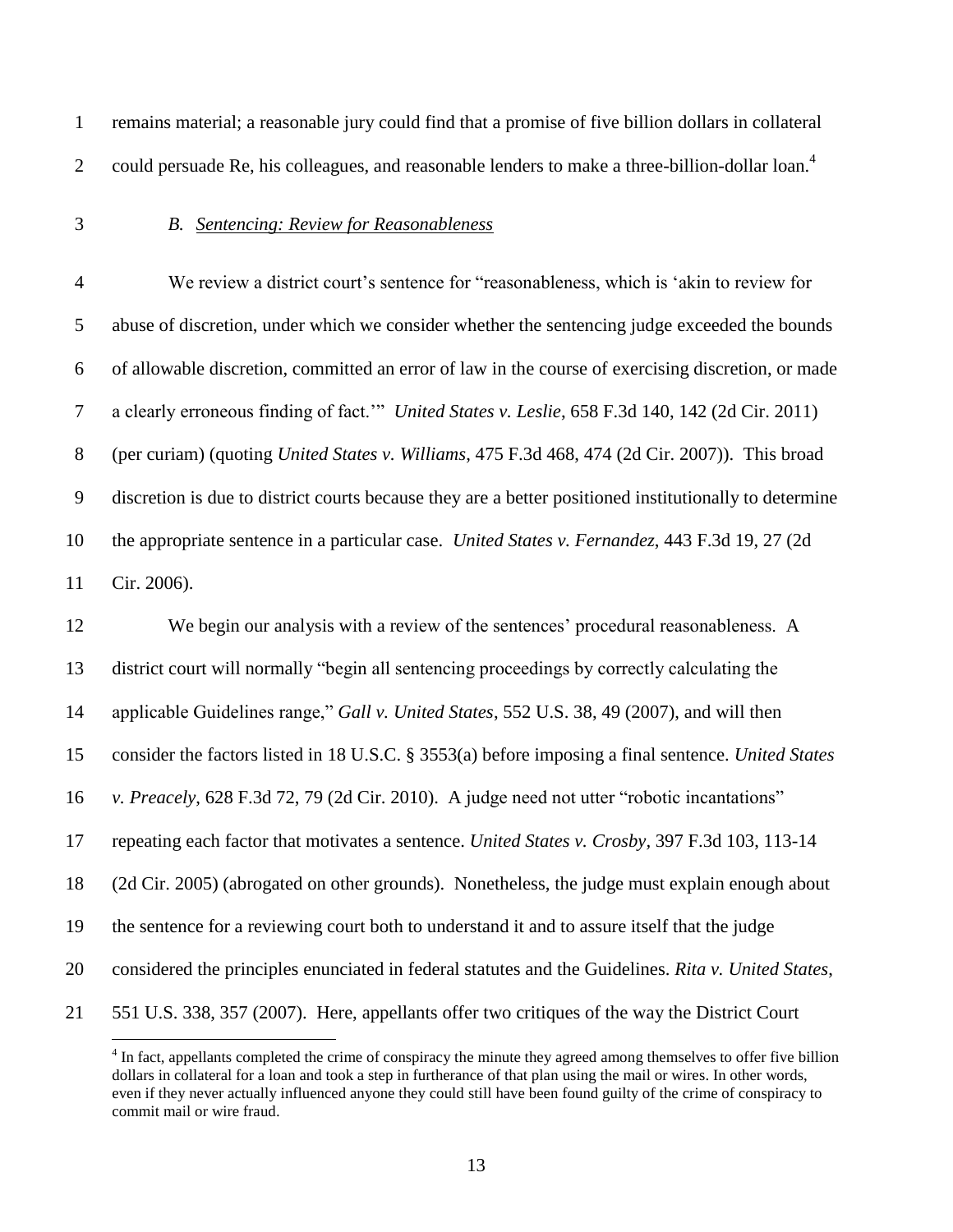imposed their sentences. First, they argue that the District Court either miscalculated the Guidelines range or failed to calculate the range entirely. Second, defendants claim that the District Court did not appropriately weigh the factors enunciated in 18 U.S.C. § 3553(a). The District Court technically may have cut a corner when it glossed over the calculation of appellants' precise adjusted offense level, but that shortcut had no effect on appellants' ultimate Guidelines range. In each case, the amount of intended loss catapulted appellants' offense levels to 37, a number yielding a suggested period of incarceration above the statutory maximum of 20 years. Once the offense level crossed that threshold, any additional enhancement would have had at most an academic impact on the Guidelines range; the recommended term of incarceration would have always reverted back to twenty years. U.S.S.G. § 5G1.1(a) ("[w]here the statutorily authorized maximum sentence is less than the minimum of the applicable guideline range, the statutorily authorized maximum sentence shall be the guideline sentence."). Rather than resolve technical arguments about each enhancement, the District Court chose a more pragmatic approach — it calculated the Guidelines in sufficient detail to know that the resulting sentencing range would inevitably equal 20 years regardless whether certain additional enhancements applied. The District Court was free to prioritize efficiency over an exercise in futility. In *Rita v.* 

 *United States,* the Supreme Court instructed district courts to begin each sentencing evaluation with a proper calculation of the Guidelines range. 551 U.S. at 351. We have interpreted that command to hold that a district court "commits procedural error where it fails to calculate the Guidelines range." *United States v. Cavera*, 550 F.3d 180, 190 (2d Cir. 2008). Even in cases where courts depart or impose a non-Guidelines sentence, the Guidelines range sets an important benchmark against which to measure an appropriate sentence. For this reason, we have vacated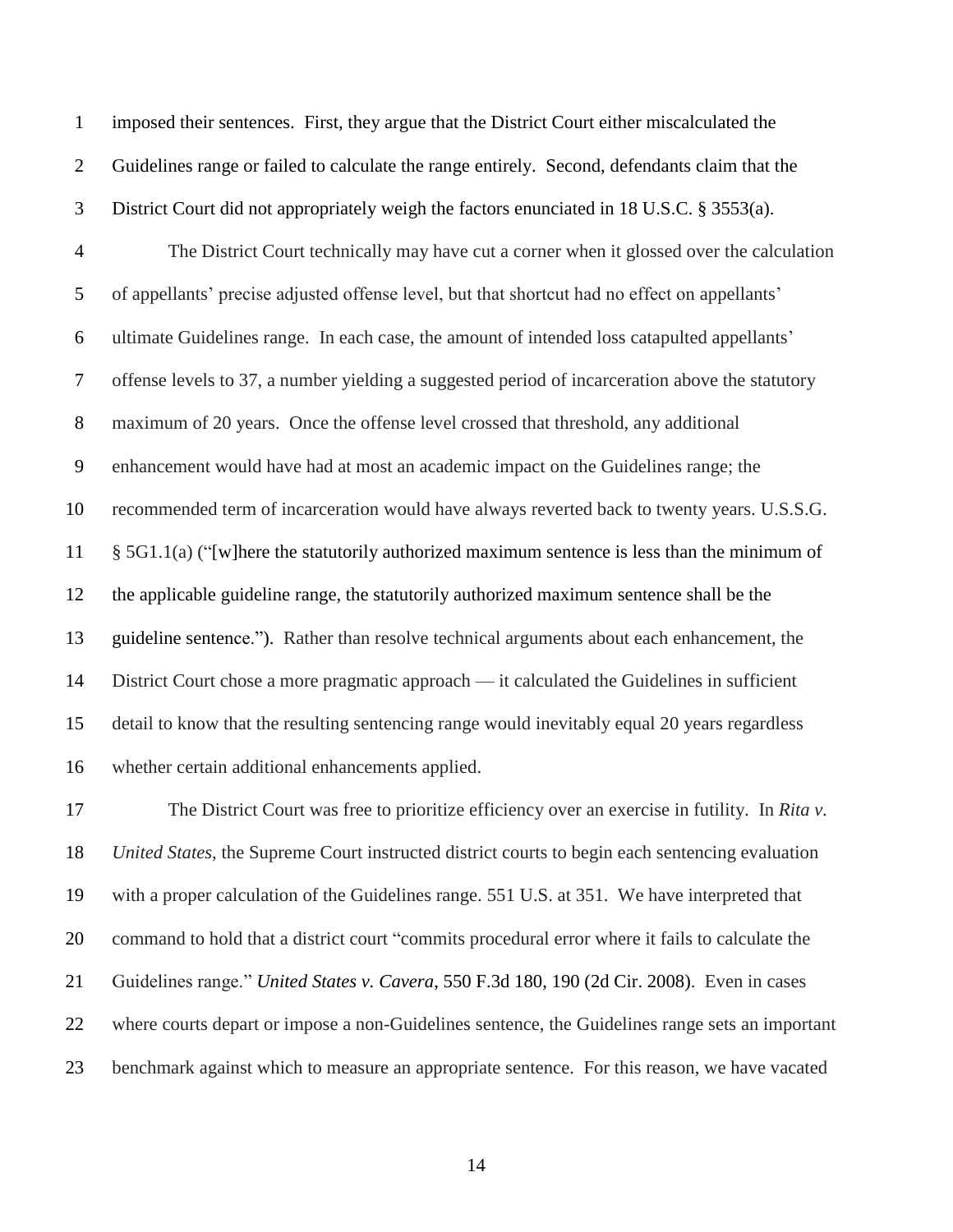sentences where a district court skipped a step in the Guidelines calculation because it had already decided to impose a non-Guidelines sentence. *See United States v. Oliveras*, 359 F. App'x 257, 259 (2d Cir. 2010) (vacating sentence where district court never addressed career offender enhancement because it intended to reduce criminal history score that overstated severity of defendants' prior convictions). But we have never held that a court commits procedural error where it bypasses a minefield of tricky determinations and still arrives at the correct Guidelines recommended sentencing range. To do so would be the equivalent of docking a test grade even though a student found a quicker route to the right answer. *Cf. Cruz v. Miller*, 255 F.3d 77, 86 (2d Cir. 2001) ("[W]e are determining the reasonableness of the state courts' 'decision' . . . not grading their papers."). Here, the District Court fulfilled its duty to calculate the Sentencing Guidelines sufficiently fully to determine the correct recommended period of incarceration, 20 years, and its particular method of arriving at that determination under the circumstances of these sentencings did not constitute reversible error. <sup>5</sup> 14 But the District Court still had an obligation to weigh the factors listed in section 3553(a), and we are not certain that occurred. *See Fernandez*, 443 F.3d at 28 (declining to hold within- Guidelines sentence presumptively reasonable). Here, appellants' maximum sentences had an air of inevitability. Because appellants' Guidelines ranges prior to application of the section 5G1.1 limit soared past the statutory maximum, the District Court seemed to assume that imposing a statutory maximum sentence reflected a per se reasonable sentence. At Campbell's hearing, the District Court chastened the defense attorney by noting that "even without [an] enhancement there would still be a maximum of a life sentence. Correct?" J. App'x at 1373.

After a confusing colloquy with the probation officer and the prosecutor, the Court then correctly

 $\overline{a}$ 

 In other words, any misstep in calculating the Guidelines range was at most harmless error. *See United States v. Jass*, 569 F.3d 47, 68-69 (2d Cir. 2009).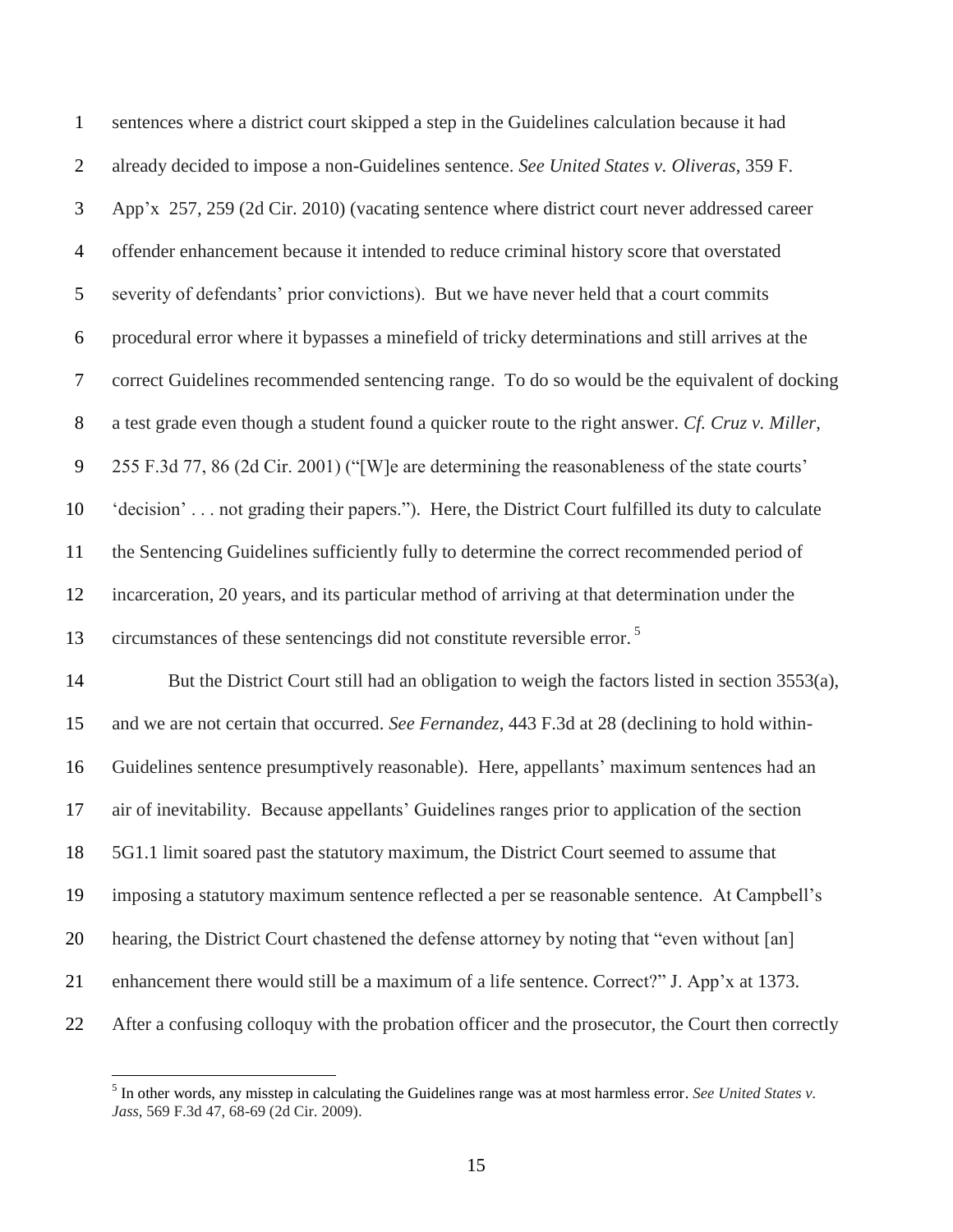noted that as a technical matter the Guidelines range would revert back to the statutory maximum. That unavailable life sentence, however, hung in the air and framed the Court's perfunctory analysis of the section 3553(a) factors. A similar dynamic occurred during Sampson and Juncal's sentencing hearings. *See Sampson Hearing* (noting that enhancement "really has no effect" because court was forced to ratchet Guidelines range down to a twenty-year sentence); *Juncal Hearing* (skipping independent Guidelines analysis and imposing statutory maximum). The record, then, is muddied by the District Court's elision of two questions—how to understand the reversions of the Guidelines range to the statutory maximum of 240 months, and whether a statutory maximum sentence was sufficient but not greater than necessary to serve the purposes of sentencing enunciated in section 3553(a).

11 If in fact the District Court treated 240 months as the only reasonable sentence (because the statutory maximum prohibited imposition of a true Guidelines sentence closer to life), then it committed procedural error. Even when section 5G1.1(a) ratchets down a range, the lower Guidelines range is still the recommendation, and should be treated as a starting point in a deeper analysis, not a revision that obviates the need to consider further what sentence to impose. *See Cavera*, 550 F.3d at 189-90 (stating that our review for procedural reasonableness "requires that we be confident that the sentence resulted from the district court's considered judgment as to what was necessary to address the various, often conflicting, purposes of sentencing"). If, however, the District Court understood the effect of section 5G1.1(a), and still chose to impose the maximum sentence after considering the commands of section 3553(a), then the sentence may have been procedurally sound. But the record here is ambiguous, and we have often vacated and remanded sentences where a "the judge's sentencing remarks create ambiguity as to whether the judge correctly understood an available option." *United States v. Thorpe*, 191 F.3d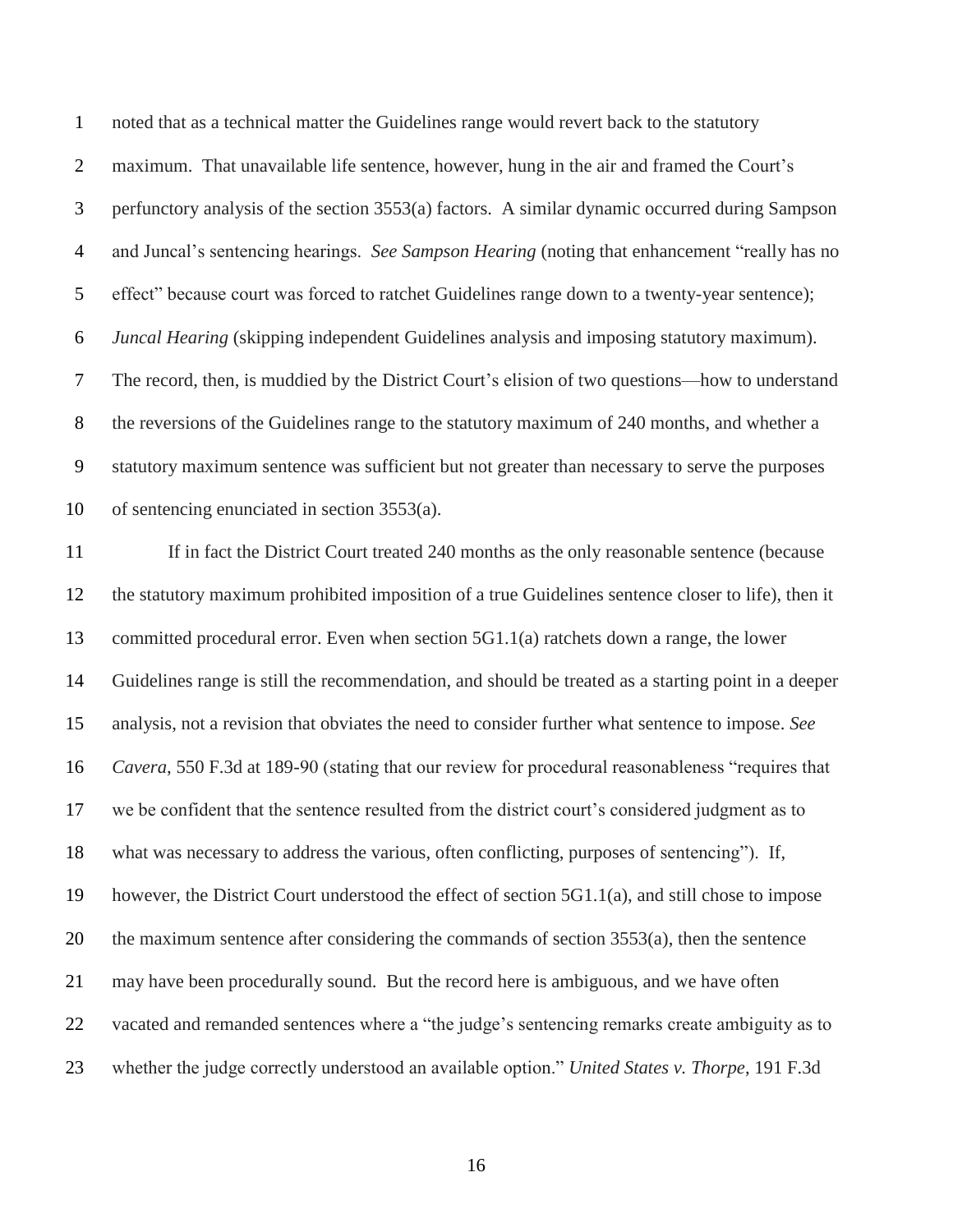339, 342 (2d Cir. 1999) (citations omitted); *see also United States v. Jones*, 531 F.3d 163, 181 (2d Cir. 2008) (vacating sentence where "district court's explanation for its decision to impose a Guidelines sentence is ambiguous as to its understanding of an area of law"); *United States v. Toohey*, 448 F.3d 542, 545 (2d Cir. 2006) (counseling that remand is appropriate where record reflects "misunderstanding by a district court as to the statutory requirements and the sentencing range . . . or misperception about their relevance"). In a case clouded by the possibility of error, we feel it appropriate to give the District Court an opportunity to clarify its thinking.

 Remand is also appropriate for two additional reasons. First, the sentencing court gave only a passing mention to any of the section 3553(a) factors. In each case, the District Court justified a maximum sentence by relying almost exclusively on one word — "deterrence." Certainly, a judge need not chronicle the deliberative journey taken to arrive at a sentence, but she must still create enough of a record so that an appellate court can "be confident that the sentence resulted from the district court's considered judgment as to what was necessary to address the various, often conflicting, purposes of sentencing." *Cavera*, 550 F.3d 189-90. In other words, just as we do not insist upon "robotic incantations," we require more than a few magic words.

 This is especially true in light of the appellants' arguments for lighter sentences. "[W]here the appellant or prosecutor presents nonfrivolous reasons for imposing a different sentence . . . the judge will normally go further and explain why he has rejected those arguments." *Rita*, 551 U.S. at 357 (2007). Here, appellants' lawyers highlighted significant issues with the intended loss calculation both in their briefs and at sentencing. Given the low risk that any actual loss would result — what hedge fund would fall prey to a purported coalition of Buryatian nationals and Yamasee tribesmen using AOL email accounts to offer five billion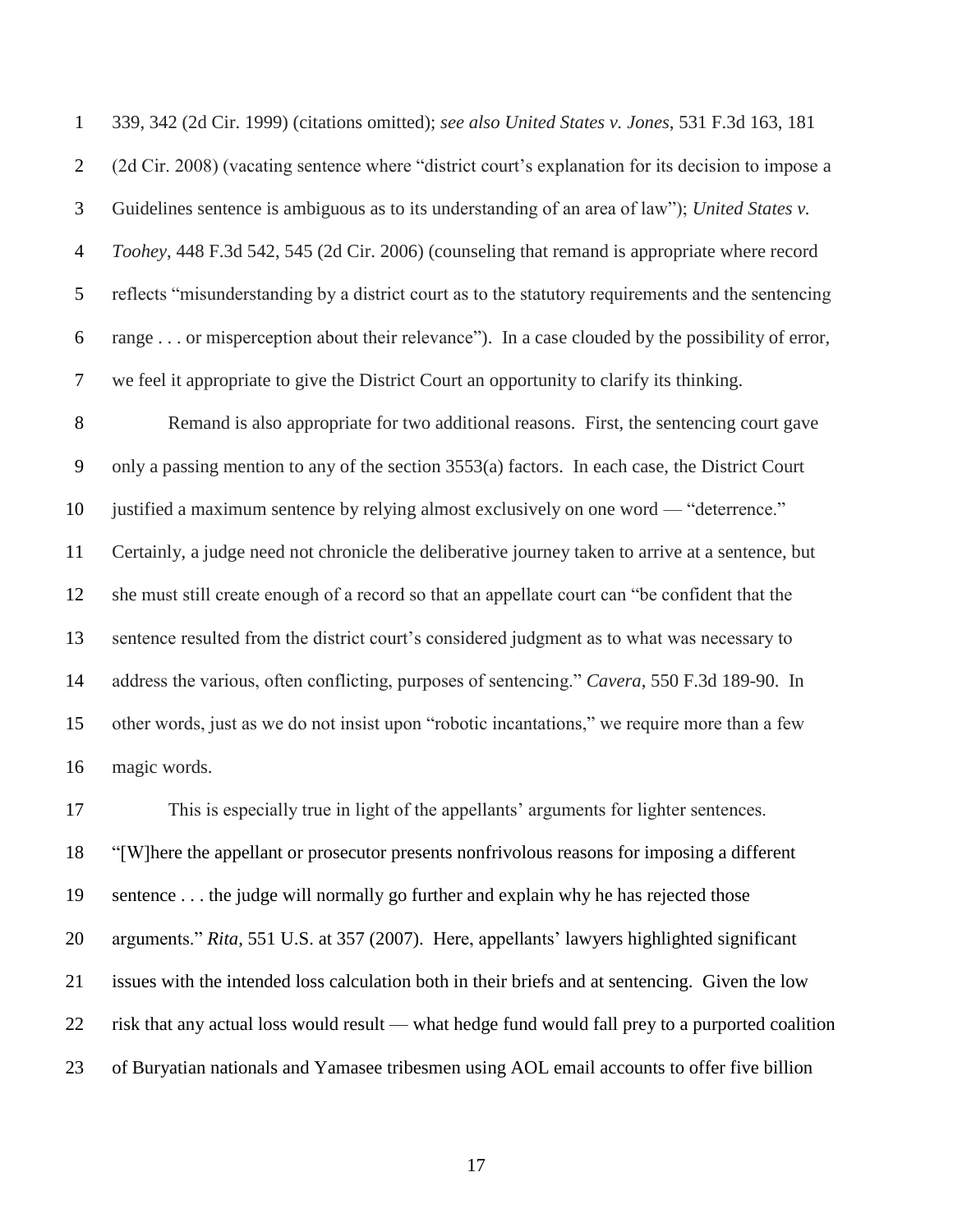dollars in collateral for a loan to build a pipeline across Siberia? — counsel argued that a 30- point mega-enhancement vastly overstated both the seriousness of the offense, and the danger of appellants to their community. The Guidelines acknowledge that potentiality; application note 19(C) to U.S.S.G. § 2B1.1 indicates that a downward departure may be warranted where the offense level resulting from a loss calculation overstates the seriousness of an offense. But the sentencing court never resolved appellants' significant arguments. At Sampson's hearing the District Court did draw a comparison between other financial crimes and this case, but it never resolved the question raised by the appellants – whether treating intended loss like actual loss under all the circumstances of this case leads to a sentence consistent with the dictates of section 3553(a).

11 In addition, the District Court appears to have assumed that it could incorporate by reference comments made during one appellant's sentencing hearing when conducting another. When Sampson's attorney attempted to argue that the loss was overstated, the District Court referenced a rejoinder made at Campbell's hearing. Even in multi-defendant cases, the court must sentence each defendant separately. Though it should of course avoid disparities among defendants of equal culpability, the court must come to an independent determination of the appropriate punishment for each defendant, and must create a record of that individualized determination. *See* 18 U.S.C. § 3553(c) (obligating sentencing court to state reasons for imposing a punishment in open court). That did not occur here, and we counsel the District Court to make individualized records on remand.

 For these reasons, the appellants' sentences were procedurally unsound and appellants are entitled to resentencing. Although we find procedural error, we decline appellants' request to consider whether their sentences were substantively unreasonable.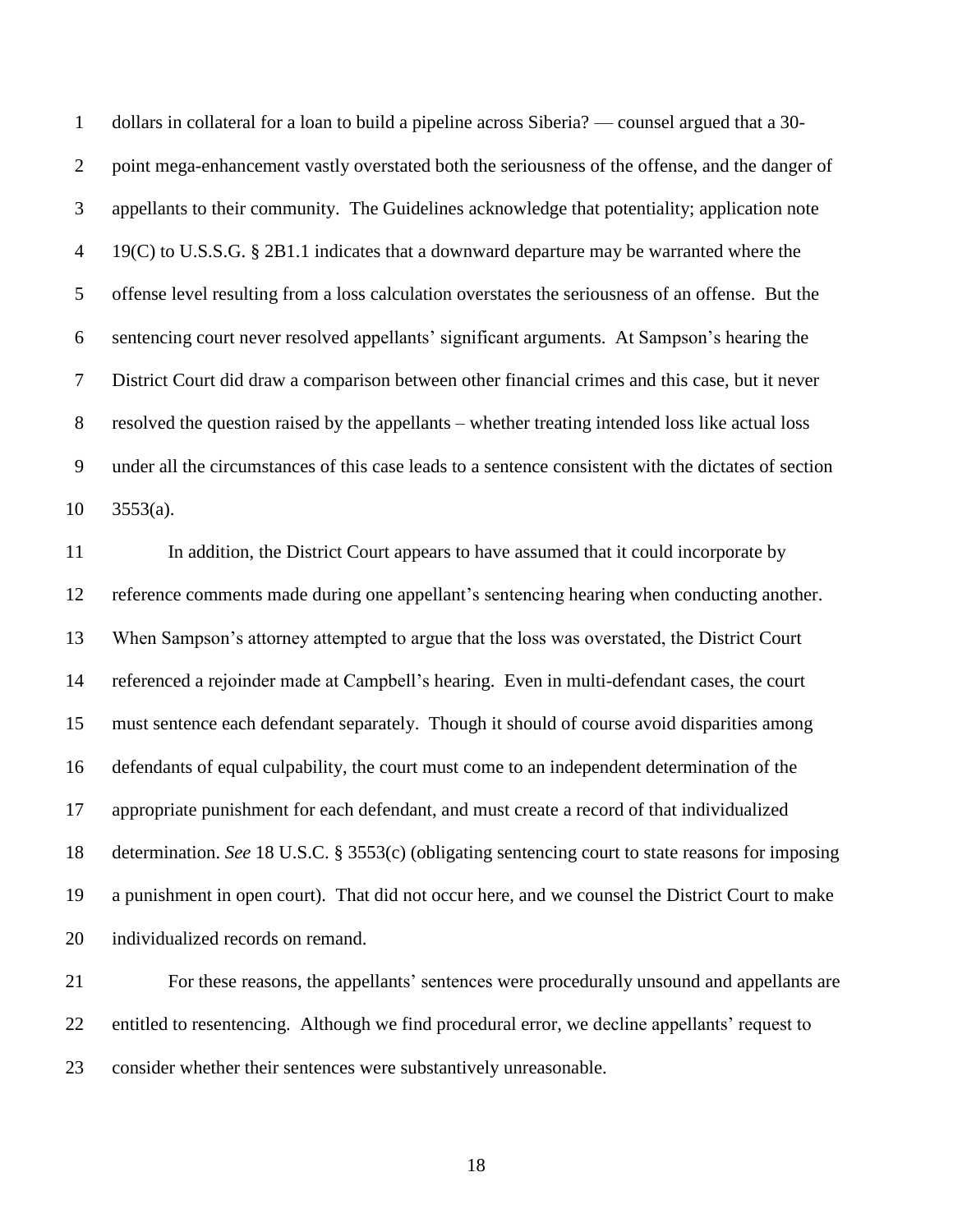## 1 II. CONCLUSION

We affirm the appellants' convictions, but vacate their sentences and remand for

resentencings consistent with this decision.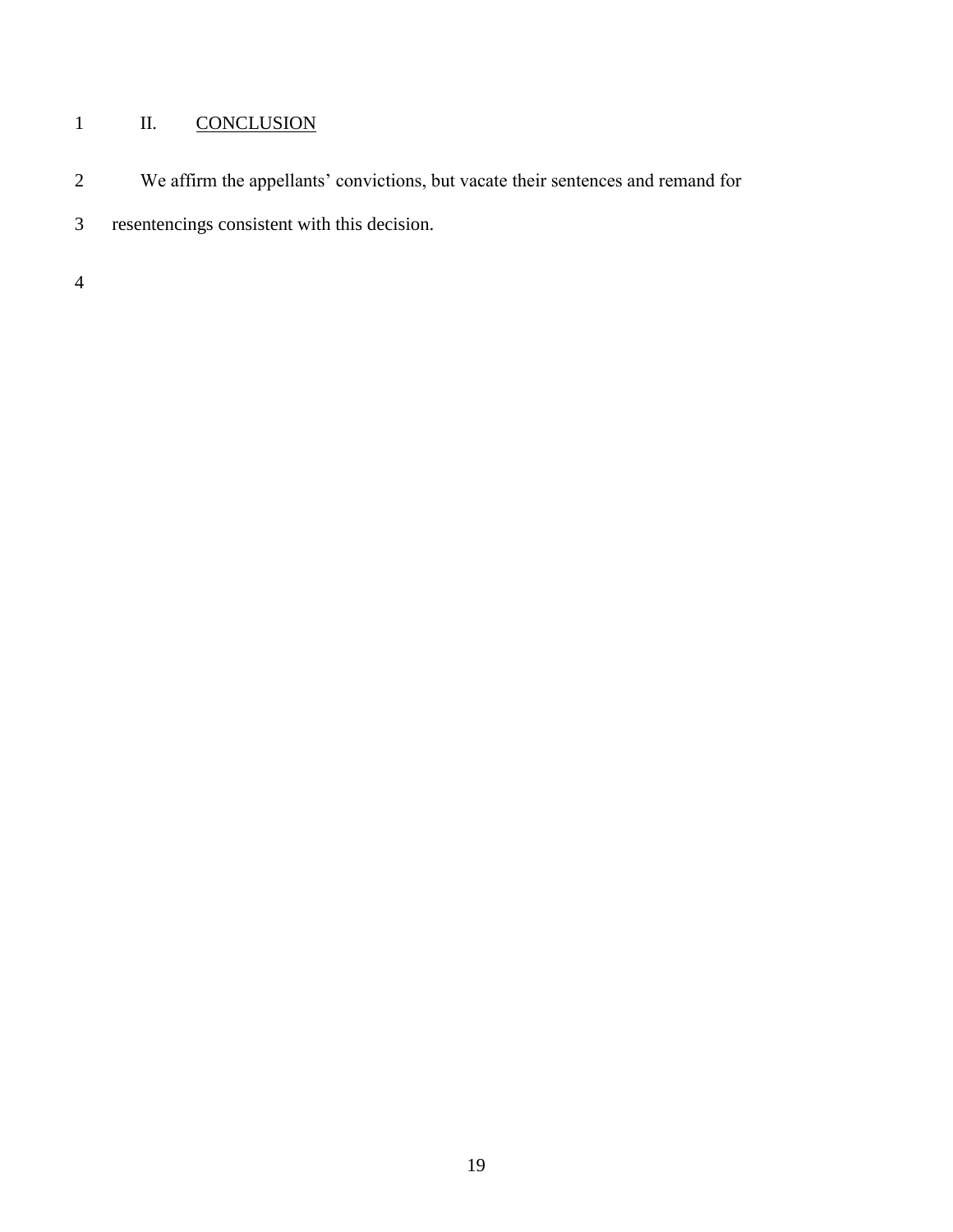#### UNDERHILL, *District Judge*, concurring:

 Although I agree that appellants' sentences should be vacated and remanded for procedural error, the real problem is that those sentences are shockingly high. For that reason, I would reach the question of substantive reasonableness and would reverse on the merits. In my view, the loss guideline is fundamentally flawed, and those flaws are magnified where, as here, the entire loss amount consists of intended loss. Even if it were perfect, the loss guideline would prove valueless in this case, because the conduct underlying these convictions is more farcical than dangerous. If substantive review of sentences actually exists other than in theory, it must be undertaken at least occasionally. This would have been an appropriate case in which to do so, because it raises so starkly the problems with the loss guideline. Until this Court weighs in on the merits of the loss guideline, sentences in high-loss cases will remain wildly divergent as some district judges apply the loss guideline unquestioningly while others essentially ignore it. The widespread perception that the loss guideline is broken leaves district judges without meaningful guidance in high-loss cases; that void can only be filled through the common law, which requires that we reach the substantive reasonableness of these sentences. Ordinarily, we review a sentence to determine whether there was a procedural error in a district court's sentencing before we consider "the substantive reasonableness of the sentence imposed under an abuse-of-discretion standard, taking into account the totality of the circumstances." *United States v. Rigas*, 583 F.3d 108, 121 (2d Cir. 2009) (internal quotation marks omitted). That approach is wholly appropriate in the vast majority of sentencing appeals. Nothing, however, "prevents us from reaching both the procedural and substantive reasonableness of the sentence in the course of an appeal where we find both types of error." *United States v. Dorvee*, 616 F.3d 174, 182 (2d Cir. 2010) (citations omitted). Indeed,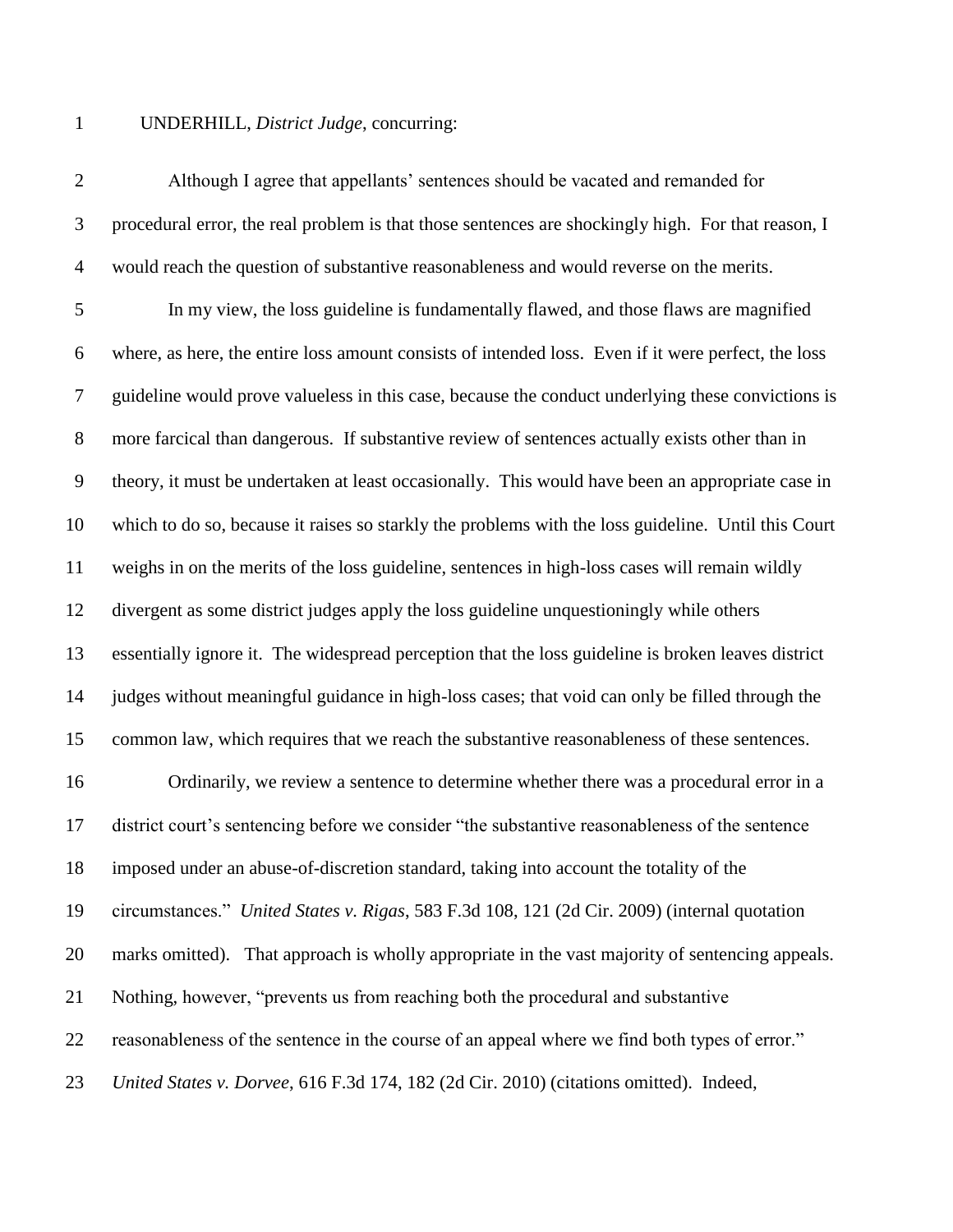addressing both procedural and substantive reasonableness in the same appeal can serve the interest of judicial economy. *Id.* It is also the only means of addressing systemic problems with the Sentencing Guidelines. In short, "because procedural error and substantive error are permeable concepts . . . postponing the consideration of substantive reasonableness [can be] a mistake and a missed opportunity." *United States v. Stewart*, 597 F.3d 514, 515 (2d Cir. 2010) (Jacobs, C.J., concurring) (denying rehearing in banc).

 Substantive review of sentences provides "a backstop for those few cases that, [even if] procedurally correct, would nonetheless damage the administration of justice because the sentence imposed was shockingly high, shockingly low, or otherwise unsupportable as a matter of law." *Rigas*, 583 F.3d at 123 (citation and footnote omitted). Not surprisingly, we have only rarely held that a sentence is substantively unreasonable. *E.g.*, *Dorvee*, 616 F.3d at 181, 184 (vacating "a *within*-Guidelines sentence"; "the amount by which a sentence deviates from the applicable Guidelines range is not the measure of how 'reasonable' a sentence is. Reasonableness is determined instead by the district court's individualized application of the statutory sentencing factors" (citing *Gall v. United States*, 552 U.S. 38, 46-47 (2007))). In sum, we will set aside a district court's substantive determination of the appropriate sentence only "in exceptional cases where the trial court's decision cannot be located within the range of permissible decisions." *United States v. Cavera*, 550 F.3d 180, 189 (2d Cir. 2008) (citation and internal quotation marks omitted). This is such a case.

 The twenty-year sentences imposed on appellants are not merely harsh, they are dramatically more severe than can be justified by the crime the appellants committed. This was a clumsy, almost comical, conspiracy to defraud a non-existent investor of three billion dollars. That scheme never came close to fruition. During his first meeting with Thomas Re, Emerson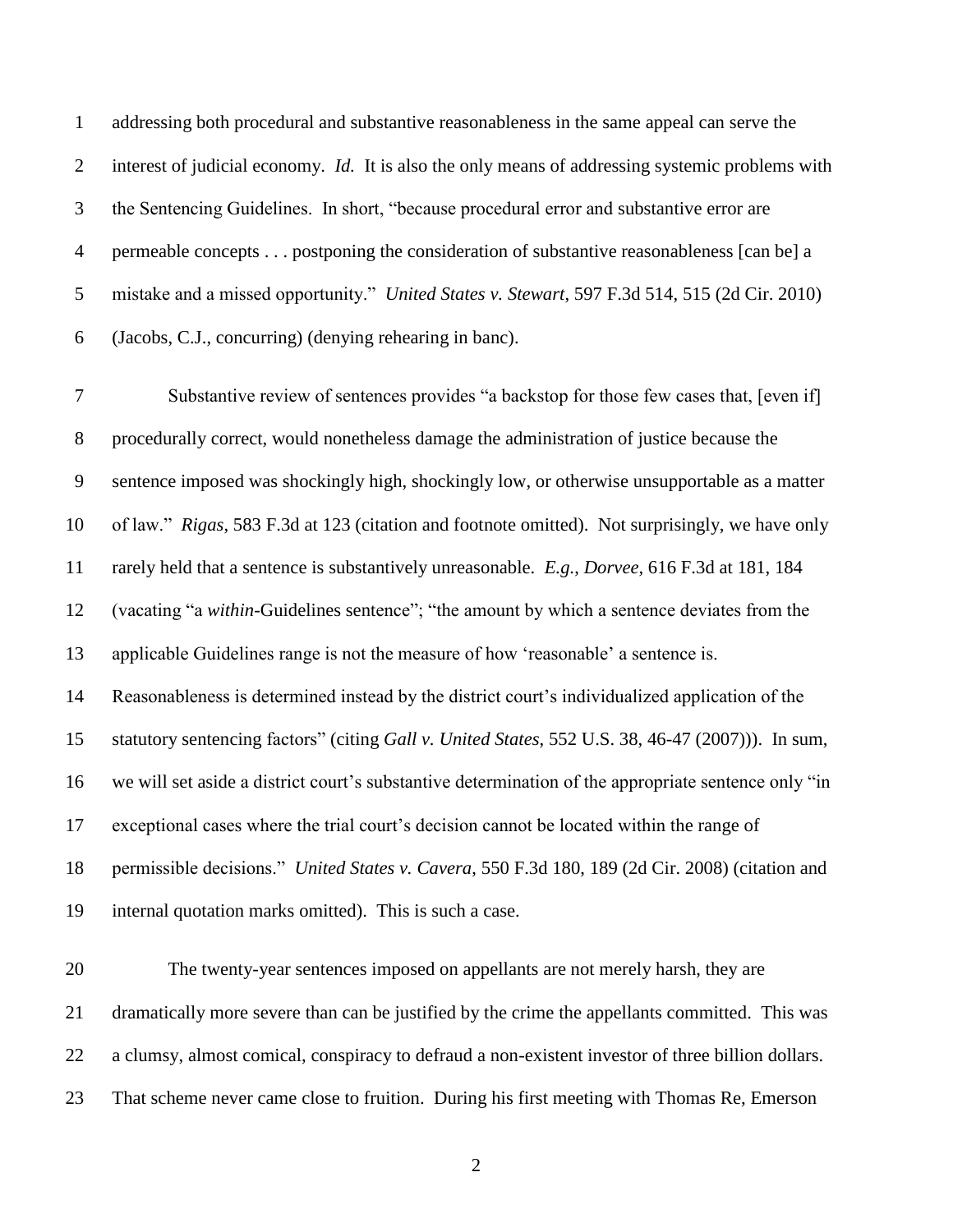Corsey described Magnolia International Bank and Trust as the central bank for scores of Native American governments, including the Yamasee Indian tribe, which a Wikipedia search would have revealed as a tribal confederation that was broken up and defeated early in the  $18<sup>th</sup>$  century. *See* [http://en.wikipedia.org/wiki/Yamasee.](http://en.wikipedia.org/wiki/Yamasee) It took only a brief Google search for Re and his associates to understand that the proposal "smelled" – which is why the appellants were recorded by Re for months before their arrest. At one point, Corsey provided Re with a certificate signed by John Juncal that listed CUSIP numbers for the T-notes; when Re shared the certificate with his colleagues, they responded by bursting into laughter. Even the terms of the proposed deal itself were laughable: the lender of three billion dollars would, according to the appellants, receive fourteen billion dollars in profit over five years. This scheme amounted to a series of absurd lies piled on top of even more absurd lies. Appellants' conduct was not dangerous because they had absolutely no hope of success.

 A single factor — loss, specifically intended loss — drove the Guidelines calculation, and a single section 3553(a) factor — deterrence — provided the basis for accepting the Guidelines recommended sentence. A district court may not presume that a sentence within the Guidelines range is reasonable. *Cavera*, 550 F.3d at 189. Although the District Court used the intended loss amount correctly for purposes of calculating the Sentencing Guidelines range, the Court erred by failing to dramatically discount that calculation when weighing the section 3553(a) factors against the totality of the circumstances of this case. This conspiracy to defraud involved no actual loss, no probable loss, and no victim. The scheme was treated as sophisticated, but could be more accurately described as a comedic plot outline for a "Three Stooges" episode. Because the plan was farcical, the use of intended loss as a proxy for seriousness of the crime was wholly arbitrary: the seriousness of this conduct did not turn on the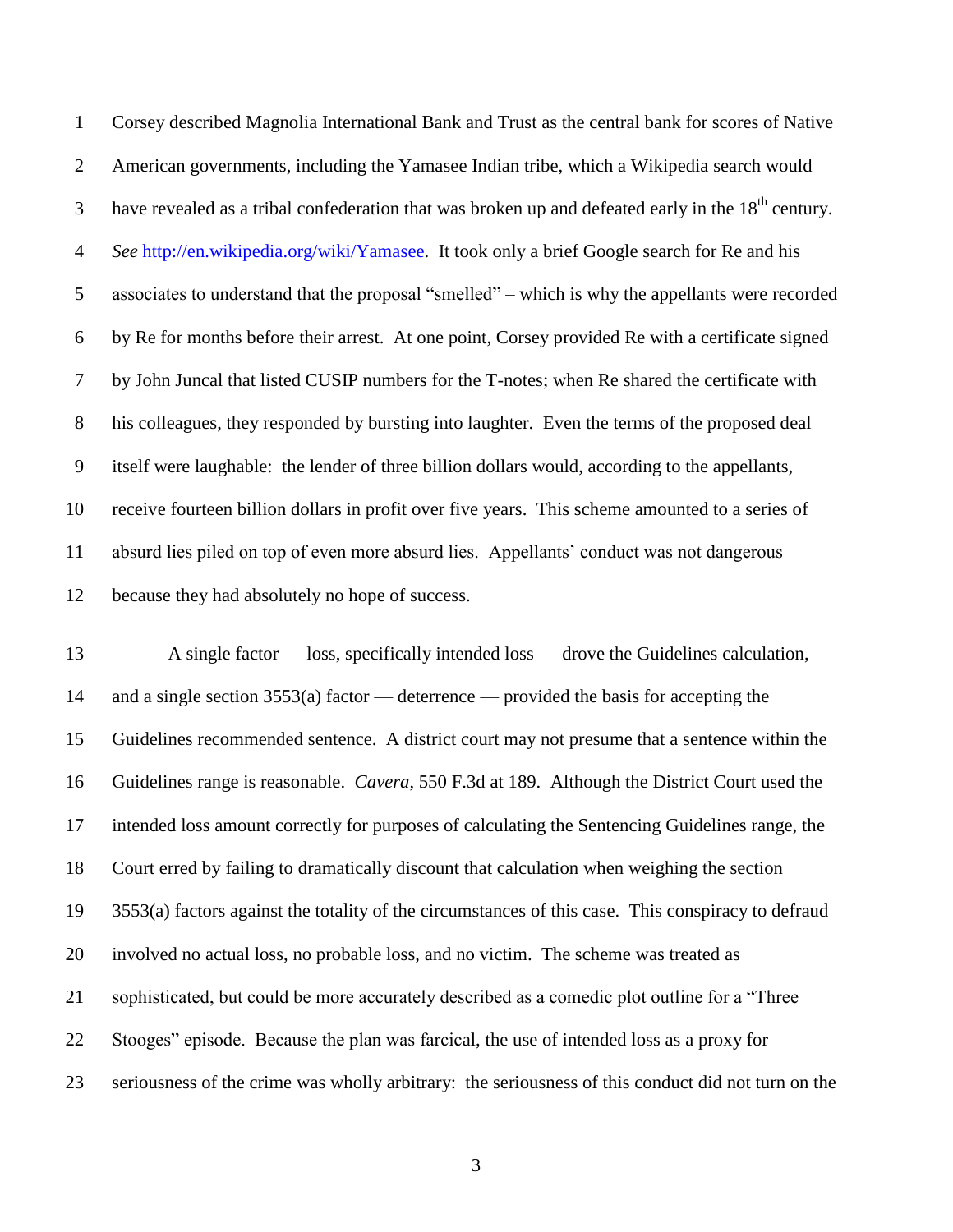amount of intended loss any more than would the seriousness of a scheme to sell the Brooklyn Bridge turn on whether the sale price was set at three thousand dollars, three million dollars, or three billion dollars. By relying unquestioningly on the amount of the intended loss, the District Court treated this pathetic crime as a multi-billion dollar fraud – that is, one of the most serious frauds in the history of the federal courts. *See United States v. Parris*, 573 F. Supp. 2d 744, 753 (E.D.N.Y. 2008) (collecting sentences for major securities fraud convictions).

 The error of accepting intended loss as a proxy for the seriousness of this crime was "compounded by the fact that the district court was working with a Guideline that is fundamentally different from most and that, unless applied with great care, can lead to unreasonable sentences that are inconsistent with what § 3553 requires." *Dorvee*, 616 F.3d at 184. The loss guideline, like the child pornography guideline at issue in *Dorvee*, was not developed by the Sentencing Commission using an empirical approach based on data about past sentencing practices. As such, district judges can and should exercise their discretion when deciding whether or not to follow the sentencing advice that guideline provides. *See Kimbrough v. United States*, 552 U.S. 85, 109-10 (2007); *see also United States v. Diaz*, No. 11-Cr.-00821- 2(JG), 2013 WL 322243 at \*3-7 (E.D.N.Y. Jan. 28, 2013) (expressing disagreement with Guidelines ranges for drug trafficking offenses because they are not based on empirical data and national experience).

 The fraud guideline was initially set forth in Guideline section 2F1.1. The Sentencing Commission set the original 1987 Guidelines for economic offenses higher than historical sentences in order to further the deterrence and just punishment goals of sentencing. In 1989, in response to the savings and loan crisis, Congress passed legislation increasing the maximum penalties for financial fraud offenses and directing the Sentencing Commission to include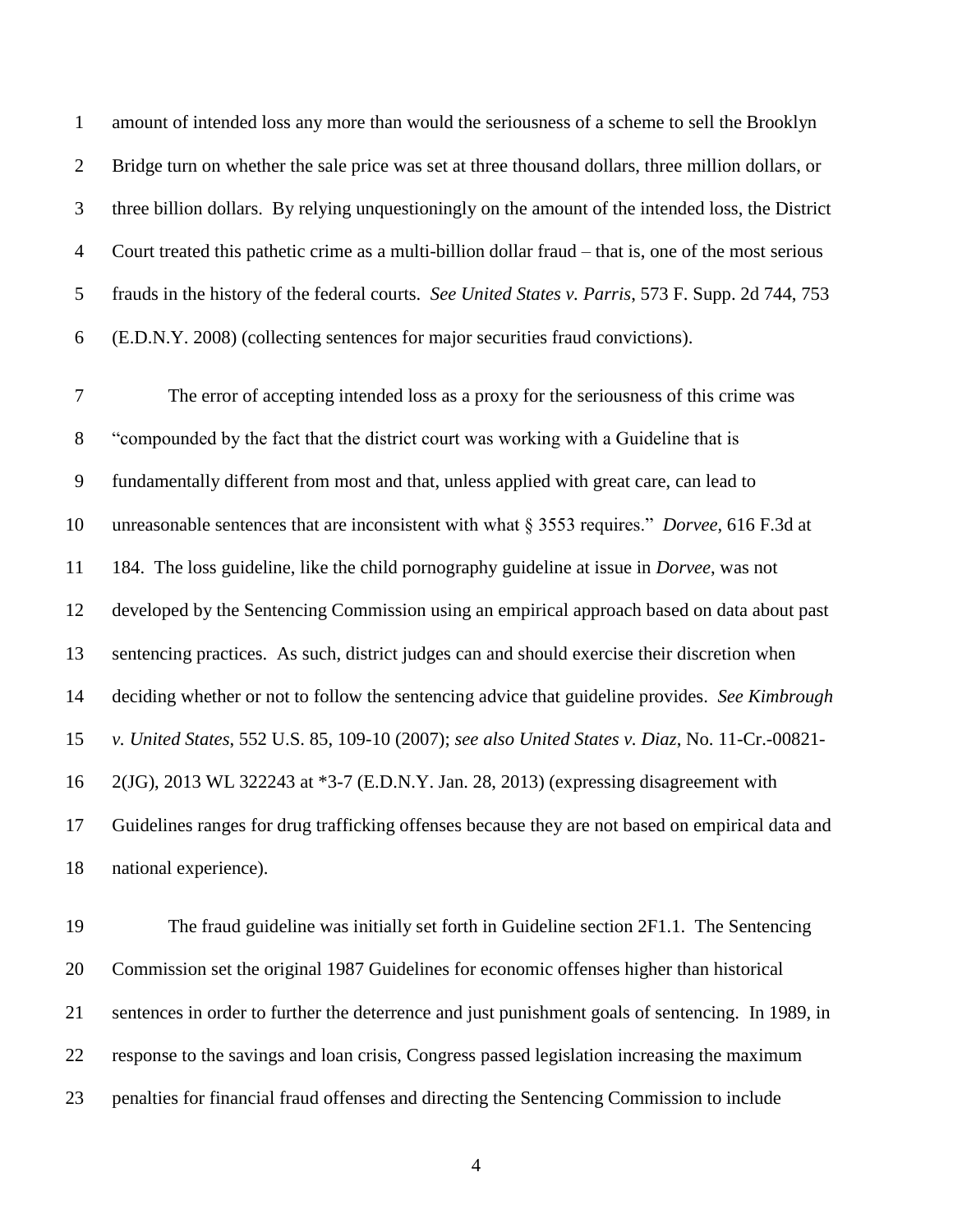specific offense characteristic enhancements in the fraud guideline. *See* Robert S. Bennett, et al., *Taking it to the Banks: The Use of the Criminal Process to Regulate Financial Institutions,* 109 BANKING L. J. 28, 28-34 (1992). In 2001, the Sentencing Commission amended the Guidelines to combine the fraud, theft and embezzlement, and property destruction guidelines into a single guideline, section 2B1.1. That change was accompanied by the publication of a new loss table that had the effect of increasing offense level calculations, especially for high-dollar-value crimes. *See* U.S. SENTENCING COMM'N, REPORT TO THE CONGRESS: INCREASED PENALTIES UNDER THE SARBANES-OXLEY ACT OF 2002 at 7 (2003). Most recently, the fraud guideline was amended in 2003 in response to Congressional directives in the Sarbanes-Oxley Act. *Id.* Those amendments included further changes to the loss table that added offense level points in the highest loss cases. U.S.S.G. app. C amend. 647 (Nov. 1, 2003). The three sets of amendments to the loss table of the fraud guideline alone have effectively multiplied several times the recommended sentence applicable in 1987 for large-loss frauds, which itself was set higher than historic sentences. Each of the three increases in the recommended Guideline ranges for fraud crimes was directed by Congress, without the benefit of empirical study of actual fraud sentences by the Sentencing Commission.

 The history of bracket inflation directed by Congress renders the loss guideline fundamentally flawed, especially as loss amounts climb. The higher the loss amount, the more distorted is the guideline's advice to sentencing judges. As a well-known sentencing commentator has put it, "For the small class of defendants . . . convicted of fraud offenses associated with very large guidelines loss calculations, the guidelines now are divorced both from the objectives of Section 3553(a) and, frankly, from common sense. Accordingly, the guidelines calculations in such cases are of diminished value to sentencing judges." Frank O.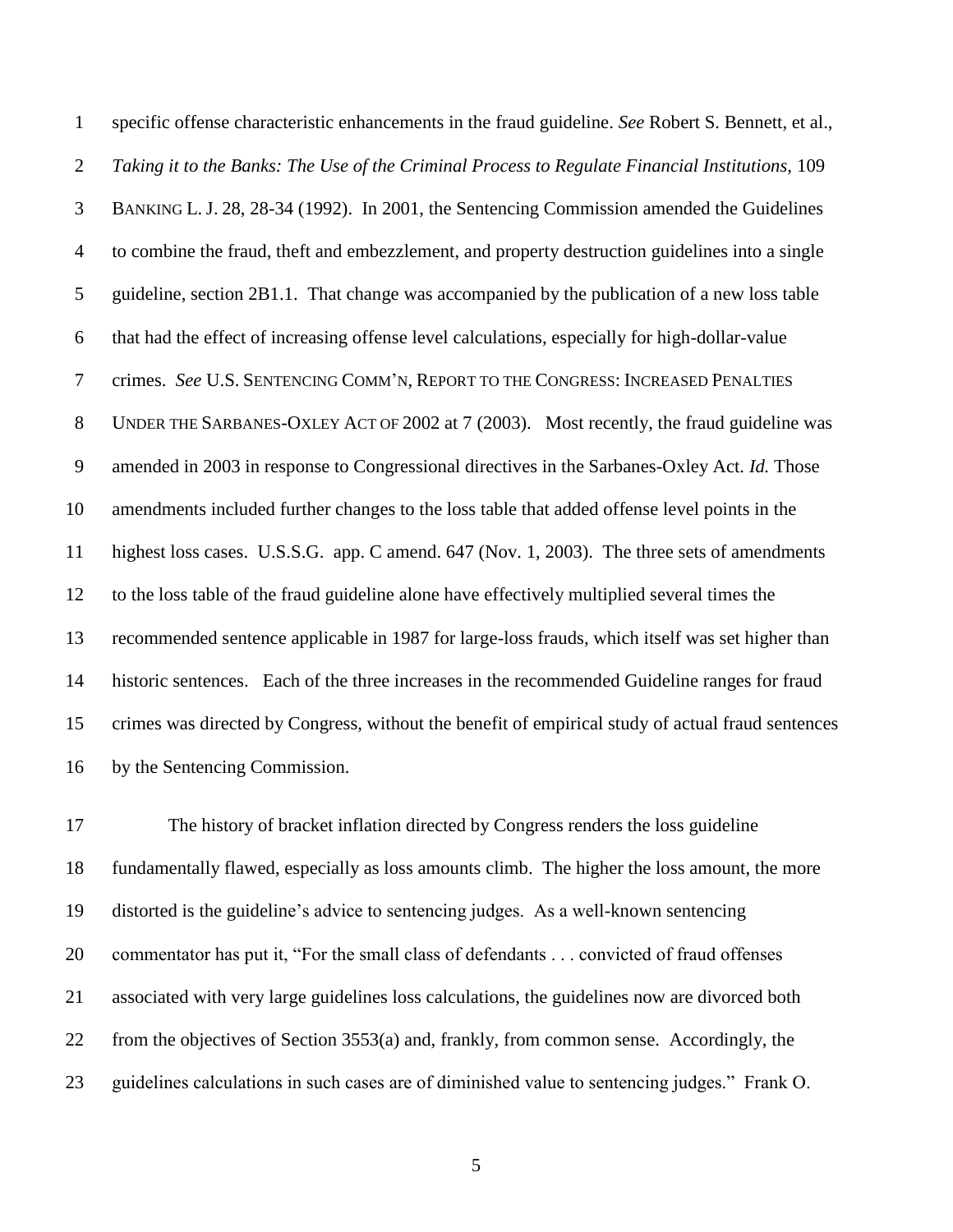Bowman, III, *Sentencing High-Loss Corporate Insider Frauds After* Booker, 20 FED. SENT'G REP. 167, 168 (2008).

 When the Guidelines range zooms off the sentencing table, sentencing judges are discouraged from undertaking close examination of the circumstances of the offense and the background and characteristics of the offender. That certainly happened here. But the low marginal utility of the guideline in this very high intended loss case should have prompted greater, not lesser, reliance on the section 3553(a) factors other than the Guidelines. As one District Court applying the loss guideline put it, "Where the Sentencing Guidelines provide reasonable guidance, they are of considerable help to any judge in fashioning a sentence that is fair, just, and reasonable. But where, as here, the calculations under the guidelines have so run amok that they are patently absurd on their face, a Court is forced to place greater reliance on the more general considerations set forth in section 3553(a), as carefully applied to the particular circumstances of the case and of the human being who will bear the consequences." *United States v. Adelson*, 441 F. Supp. 2d 506, 515 (S.D.N.Y. 2006), *aff'd mem.*, 301 F. App'x 93 (2d Cir. 2008).

 In this case, it is impossible to describe the sentences imposed on appellants as substantively reasonable. In my view, none of the section 3553(a) factors, singly or in combination, can justify these shockingly high punishments, which are far greater than necessary to punish or deter appellants' conduct. The District Court provided "no reason why the maximum sentence of incarceration was required to deter [the appellants] and offenders with similar history and characteristics." *Dorvee*, 616 F.3d at 184. The bare assertion of the need to deter, unconnected to the background and characteristics of a defendant or the nature and circumstances of a crime, provides only superficial support for a sentence of imprisonment.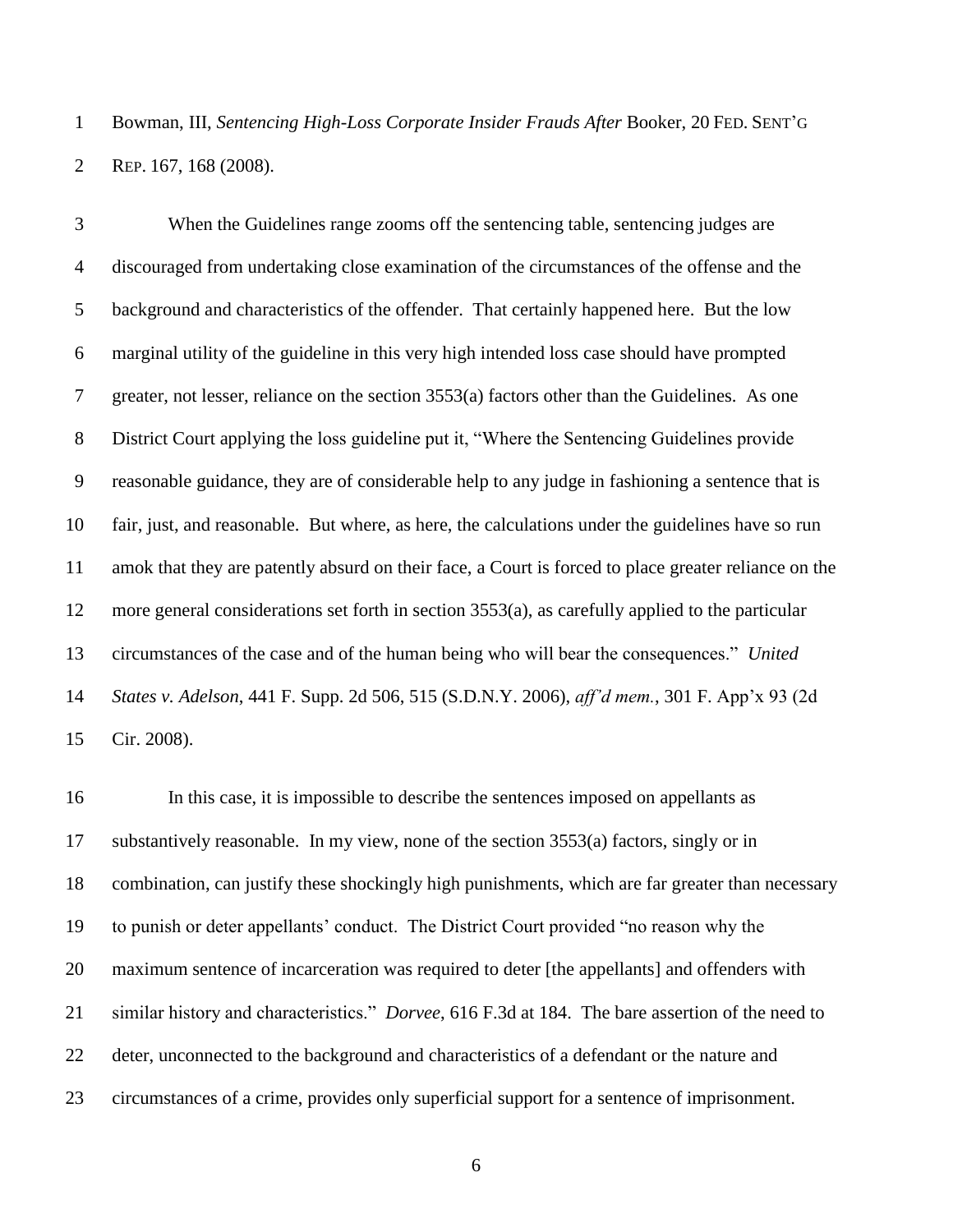Here, the factor of deterrence simply cannot "bear the weight assigned it under the totality of circumstances in the case." *Cavera*, 550 F.3d at 191. None of the appellants had ever served a significant term of imprisonment and two of the three had spent no time in prison whatsoever. This raised the question whether a statutory maximum sentence is necessary to deter future wrongdoing. *See United States v. Mishoe*, 241 F.3d 214, 220 (2d Cir. 2001) (counseling district courts to consider previous terms of incarcerations and calibrating new sentences to reflect prior time behind bars). That is especially true here because appellants are older than most defendants and, accordingly, can be expected to have a lower risk of recidivism than most. *See* U.S. Sentencing Commission, MEASURING RECIDIVISM: THE CRIMINAL HISTORY COMPUTATION OF THE FEDERAL SENTENCING GUIDELINES 16 (2004). Indeed, one of the appellants will surely die in prison, if required to serve a sentence anywhere close to twenty years; although an effective life sentence, by definition, provides complete deterrence, imposing such a sentence for the conduct underlying this conviction would be senseless.

 The absence of any actual loss whatsoever and especially the absence of a victim significantly undercut any argument that this crime was particularly serious. Outside the context of Sentencing Guidelines calculations, intended loss is always less serious than actual loss, so its value as a proxy for seriousness of a crime must be carefully examined. And not all actual loss is equally serious. A fraud that results in the loss of even a few thousand dollars by an elderly or sick person who, as a result of the loss, becomes unable to afford the necessities of life or medical care is much more serious than a fraud that results in ten or a hundred times that loss by a large corporation able to absorb the financial consequences without a need to close plants, fire employees, or even declare the loss as material in public financial reports. Simply put, contrary to the assumption underlying the loss guideline, not all dollars of loss are fungible.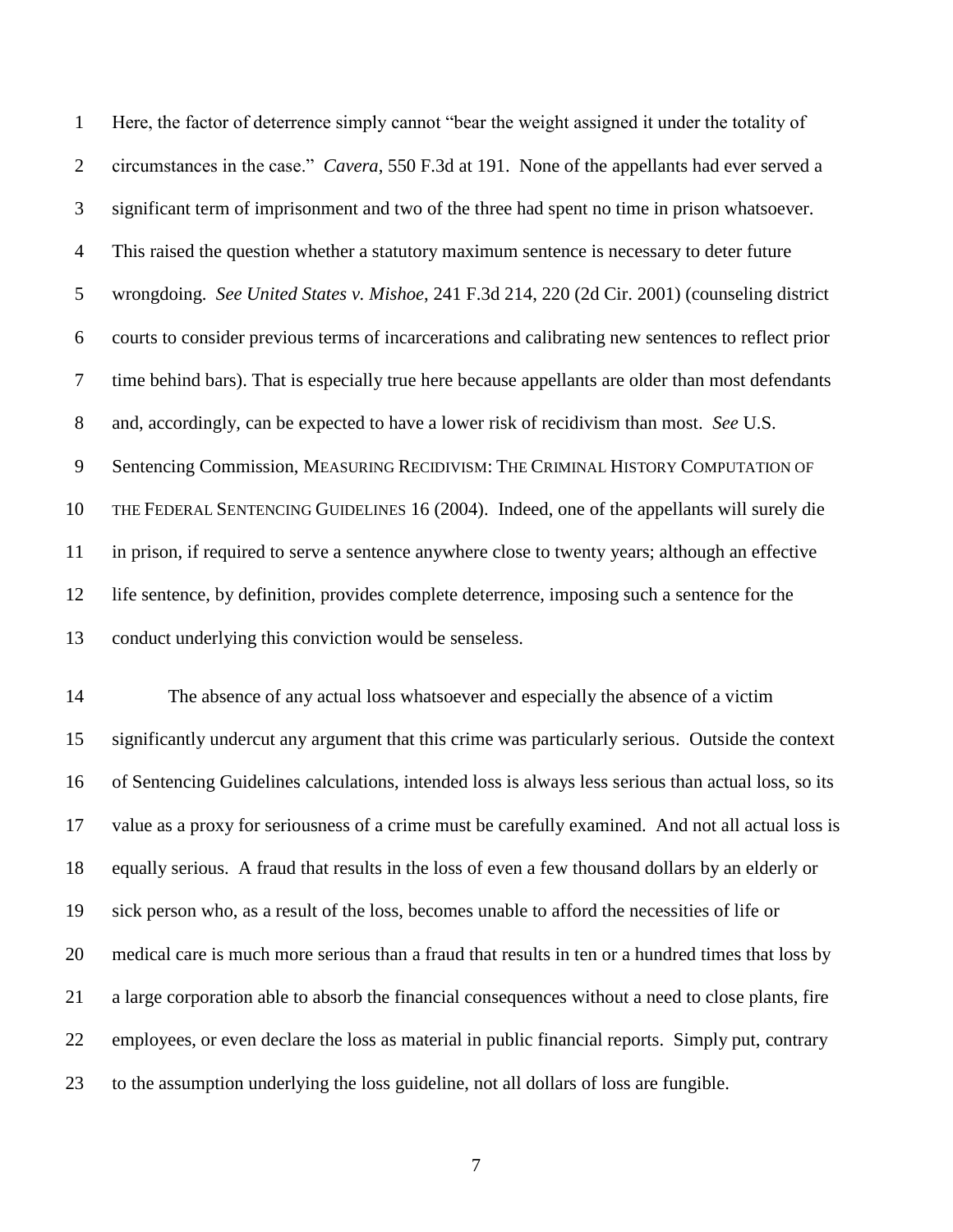Moreover, the convictions in this case were for conspiracy, which proscribes an agreement to commit fraud and punishes that agreement the same whether or not a fraud was actually committed. "[W]e punish unconsummated efforts to cause harm as 'attempts' or 'conspiracies' (albeit usually less severely than completed crimes) so long as the would-be- perpetrator has come close enough to success that we can be confident his malignant designs were real and not mere fantasy, and thus that his conduct was morally blameworthy." Frank O. Bowman, III, *Coping with 'Loss': A Re-examination of Sentencing Federal Economic Crimes Under the Guidelines*, 51 VAND. L. REV. 461, 559 (1998). The circumstances of these convictions put them very close to the boundary of mere fantasy (or perhaps the boundary of mental competence) and the sentences should have reflected that fact. As with most attempt crimes and unconsummated conspiracies, the actual loss here was zero. The wrongfulness of the appellants' conduct does not turn in any meaningful sense on the amount that the conspirators *sought* to obtain; all other things equal, an effort to secure \$3 billion for construction of an imaginary pipeline is not 100 times as serious as an effort to secure \$30 million for construction of an imaginary factory. Accordingly, factors other than intended loss become critical in distinguishing the seriousness of unconsummated criminal conduct.

 District judges are not permitted to treat the Sentencing Guidelines as reasonable. *Cavera*, 550 F.3d at 189. The corollary of that proposition is that district judges have an obligation to consider whether a sentence other than a Guidelines sentence would be sufficient, but not greater than necessary, to serve the purposes of sentencing. 18 U.S.C. § 3553(a). Accordingly, district judges have an obligation to consider whether to depart from the Guidelines sentencing range or to impose a non-Guidelines sentence in every case. That duty will frequently require judges applying the loss guideline to evaluate whether the calculated